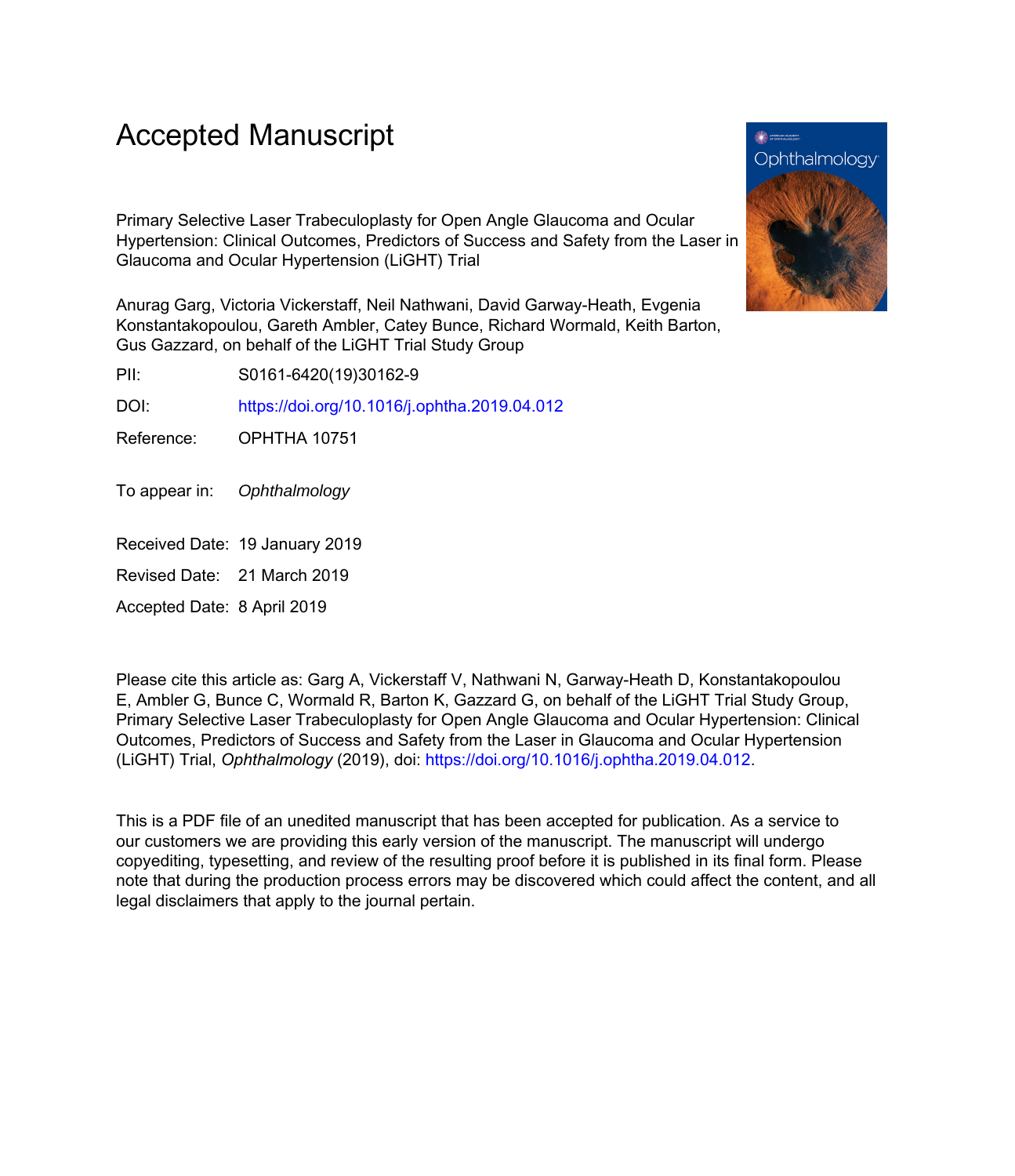|                     | <b>ACCEPTED MANUSCRIPT</b>                                                                                                                                                                                      |
|---------------------|-----------------------------------------------------------------------------------------------------------------------------------------------------------------------------------------------------------------|
| 1<br>$\overline{c}$ | <b>TITLE</b>                                                                                                                                                                                                    |
| 3                   | Primary Selective Laser Trabeculoplasty for Open Angle Glaucoma and Ocular Hypertension: Clinical Outcomes, Predictors of                                                                                       |
| 4                   | Success and Safety from the Laser in Glaucoma and Ocular Hypertension (LiGHT) Trial                                                                                                                             |
| 5                   |                                                                                                                                                                                                                 |
| 6                   | Anurag Garg <sup>1, 2</sup> , Victoria Vickerstaff <sup>3, 4</sup> , Neil Nathwani <sup>1</sup> , David Garway-Heath <sup>1, 2</sup> , Evgenia Konstantakopoulou <sup>1, 2</sup> , Gareth Ambler <sup>5</sup> , |
| 7                   | Catey Bunce <sup>1,2, 6,7</sup> , Richard Wormald <sup>1, 2,7</sup> , Keith Barton <sup>1, 2</sup> , Gus Gazzard <sup>1, 2</sup> * on behalf of the LiGHT Trial Study Group**                                   |
| 8                   |                                                                                                                                                                                                                 |
| 9                   | Moorfields Eye Hospital NHS Foundation Trust, 169 City Road, London, EC1V 2PD, UK<br>1.                                                                                                                         |
| 10                  | UCL Institute of Ophthalmology, 11-43 Bath St, London, EC1V 9EL, UK<br>2.                                                                                                                                       |
| 11                  | Marie Curie Palliative Care Research Department, UCL Division of Psychiatry, University College London, 6th Floor, Maple<br>3.                                                                                  |
| 12                  | House, 149 Tottenham Court Road, London W1T 7NF, UK                                                                                                                                                             |
| 13                  | The Research Department of Primary Care and Population Health, University College London, Rowland Hill Street, London<br>4.                                                                                     |
| 14                  | NW3 2PF, UK                                                                                                                                                                                                     |
| 15                  | Department of Statistical Science, University College London, Gower Street, London, UK<br>5.                                                                                                                    |
| 16                  | School of Population Health and Environmental Sciences, Faculty of Life Sciences and Medicine, King's College London. 4th<br>6.                                                                                 |
| 17                  | Floor, Addison House, Guy's Campus, London UK                                                                                                                                                                   |
| 18                  | London School of Hygiene and Tropical Medicine, London, UK<br>7.                                                                                                                                                |
| 19                  |                                                                                                                                                                                                                 |
| 20                  | *Corresponding author: Gus Gazzard FRCOphth, NIHR Biomedical Research Centre at Moorfields Eye Hospital NHS Foundation                                                                                          |
| 21                  | Trust, London, UK, 162 City Road, EC1V 2PD, London UK.                                                                                                                                                          |
| 22                  |                                                                                                                                                                                                                 |
| 23                  | ** A listing of the LiGHT Trial Study Group is provided as an Appendix: (available at www.aaojournal.org)                                                                                                       |
| 24                  |                                                                                                                                                                                                                 |
| 25                  | Meeting presentation: Presented in part at the American Academy of Ophthalmology Annual Meeting, 2018                                                                                                           |
| 26                  | Funding: The research was supported by the National Institute for Health Research, Health and Technology Assessment                                                                                             |
| 27                  | Programme. Trial registration: ISRCTN32038223.                                                                                                                                                                  |
| 28                  |                                                                                                                                                                                                                 |
| 29                  | Conflict of Interest: GG received a research grant from Lumenis 8 years prior to the submitted work.                                                                                                            |
| 30                  | Running head: Primary SLT in treatment naïve OAG & OHT patients                                                                                                                                                 |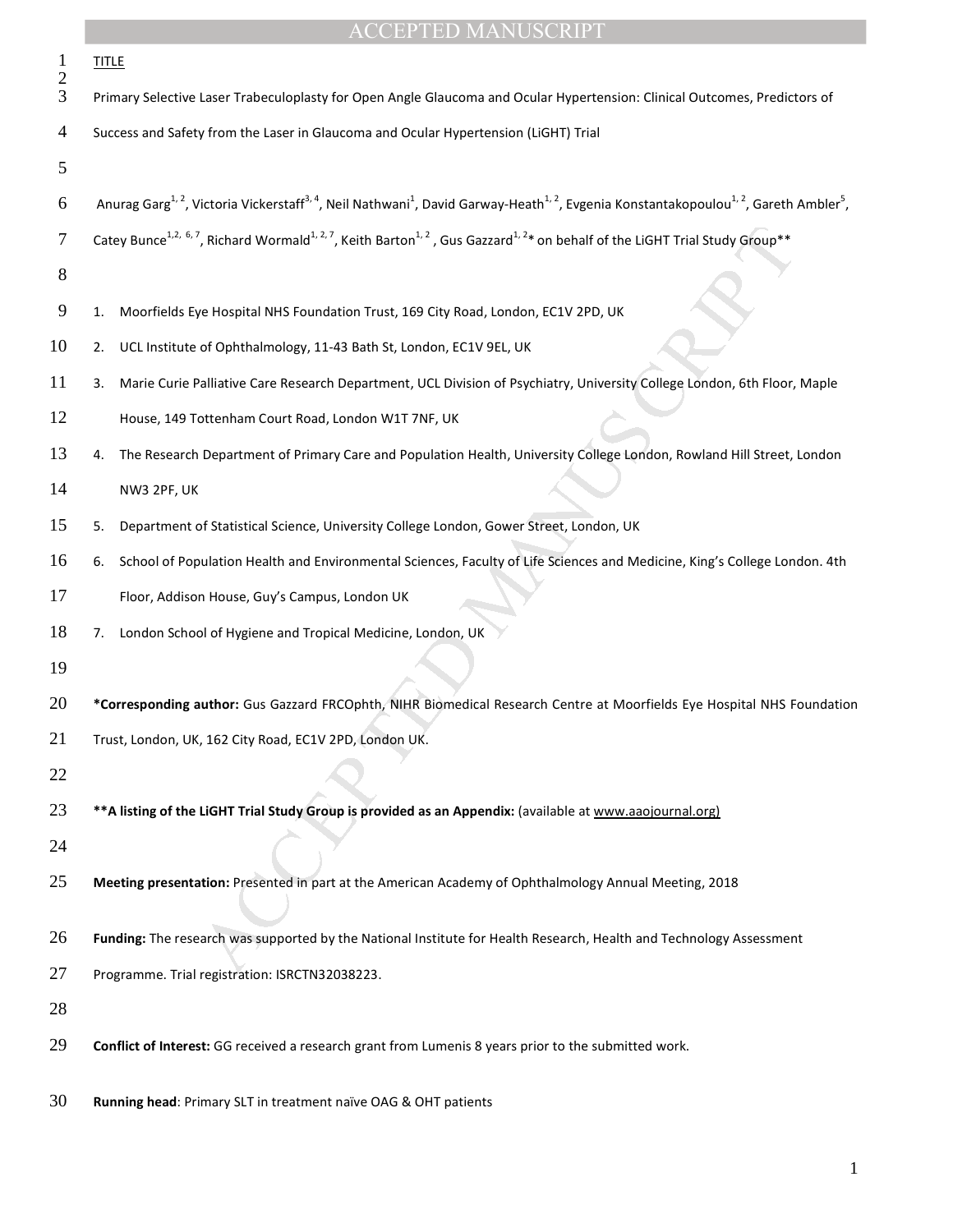MANUSCRIPT

This article contains additional online-only material. The following should appear online-only: List of LiGHT Trial Study Group members, Table 13, Table 14, Figure 2 and Figure 3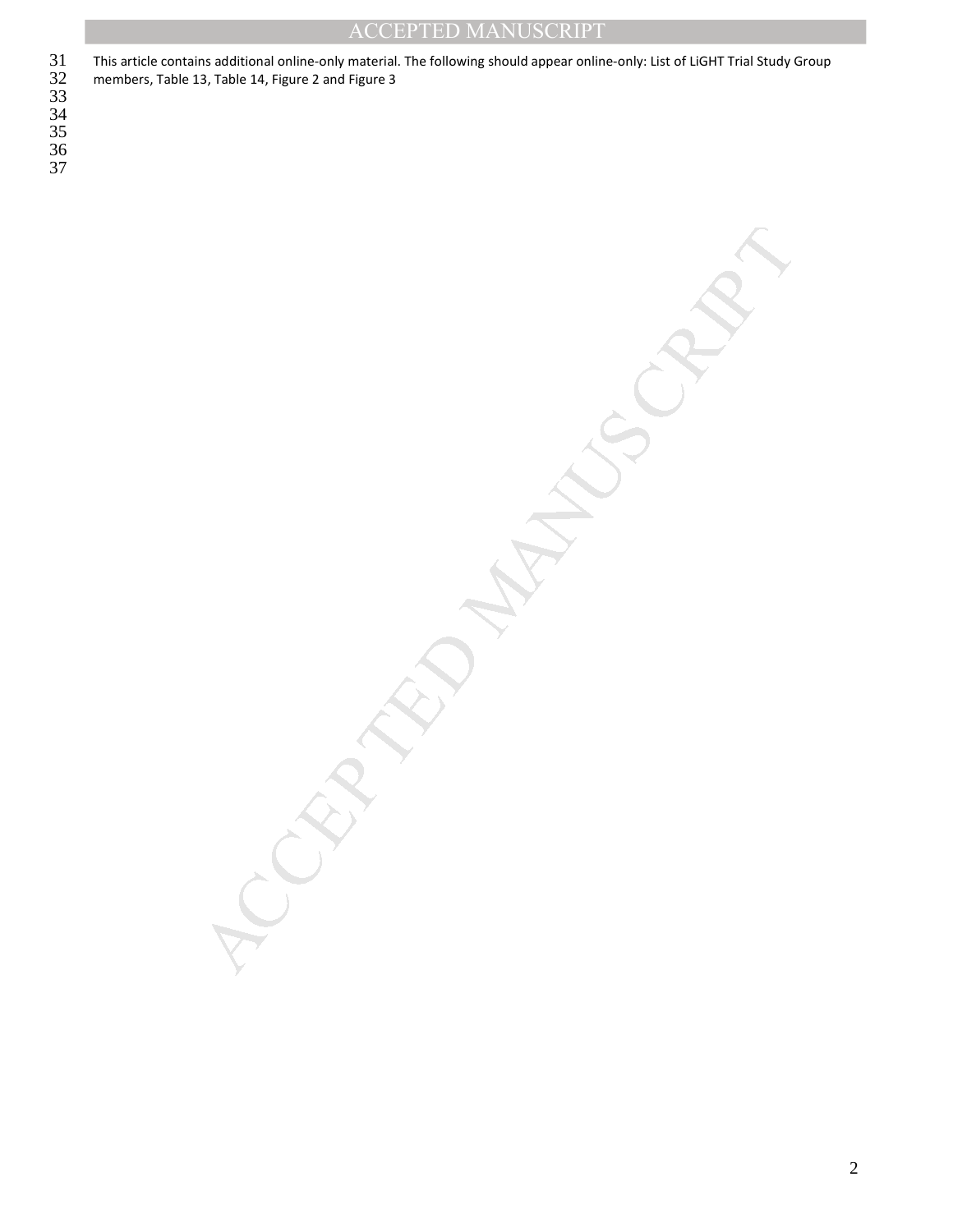| 38<br>39 | <b>ABSTRACT</b>                                                                                                                 |
|----------|---------------------------------------------------------------------------------------------------------------------------------|
| 40       | Purpose: To report clinical efficacy, predictors of success and safety of primary selective laser trabeculoplasty (SLT) used in |
| 41       | treatment-naïve open-angle glaucoma (OAG) or ocular hypertension (OHT) patients.                                                |
| 42       |                                                                                                                                 |
| 43       | Design: Post-hoc analysis of a multicentre prospective randomized-controlled-trial.                                             |
| 44       |                                                                                                                                 |
| 45       | Participants: Treatment-naïve OAG or OHT patients.                                                                              |
| 46       |                                                                                                                                 |
| 47       | Methods: Patients randomized to SLT or topical medication and treated to pre-defined target IOPs requiring ≥20% IOP reduction   |
| 48       | from baseline for all disease severity levels.                                                                                  |
| 49       |                                                                                                                                 |
| 50       | Outcome Measures: Initial ("early") absolute IOP-lowering at 2-months. Achievement of "drop-free disease-control": meeting      |
| 51       | target IOP without disease progression or need for additional topical medication over 36-months following SLT. Predictors of    |
| 52       | early absolute IOP-lowering and drop-free "disease-control" after single initial SLT. Frequency of laser-related complications. |
| 53       |                                                                                                                                 |
| 54       | Results: 611 eyes (195 OHT & 416 OAG) of 355 patients received SLT and 622 eyes (185 OHT & 437 OAG) of 362 patients             |
| 55       | received topical medication at baseline. Early absolute IOP-lowering following SLT was no different between OHT and OAG eyes    |
| 56       | (adjusted mean difference = -0.05mmHg; 95% confidence interval (CI) -0.6 to 0.5mmHg; p=0.85). No difference was noted in        |
| 57       | early absolute IOP-lowering between topical medication and primary SLT (adjusted mean difference = -0.1mmHg; 95% CI, -0.6 to    |
| 58       | 0.4mmHg; p=0.67). Early absolute IOP-lowering with primary SLT was positively associated with baseline IOP (Coefficient 0.59;   |
| 59       | 95% CI, 0.54 to 0.64; p<0.001) and negatively with female gender (Coefficient -0.63; 95% CI, -1.23 to -0.02; p=0.04). At 36-    |
| 60       | months, 536 eyes (87.7% of 611 eyes) of 314 patients (88.5% of 355 patients) were available for analysis. 74.6% of eyes (400    |
| 61       | eyes) treated with primary SLT achieved drop-free "disease-control" at 36-months; 58.2% (312 eyes) following single SLT. Total  |
| 62       | SLT power and 2-month IOP were predictors of drop-free "disease-control" at 36-months following single SLT. 6 eyes of 6         |
| 63       | patients experienced immediate post-laser IOP spike (>5mmHg from pre-treatment IOP) with 1 eye requiring treatment.             |
| 64       |                                                                                                                                 |
| 65       | Conclusion: Primary SLT achieved comparable early absolute IOP-lowering in OHT vs OAG eyes. Drop-free "disease-control" was     |
| 66       | achieved in ~75% eyes at 36-months following 1 or 2 SLTs; the majority of these following single SLT. These analyses are        |
| 67       | exploratory, but support primary SLT to be effective and safe in treatment-naïve OAG and OHT eyes.                              |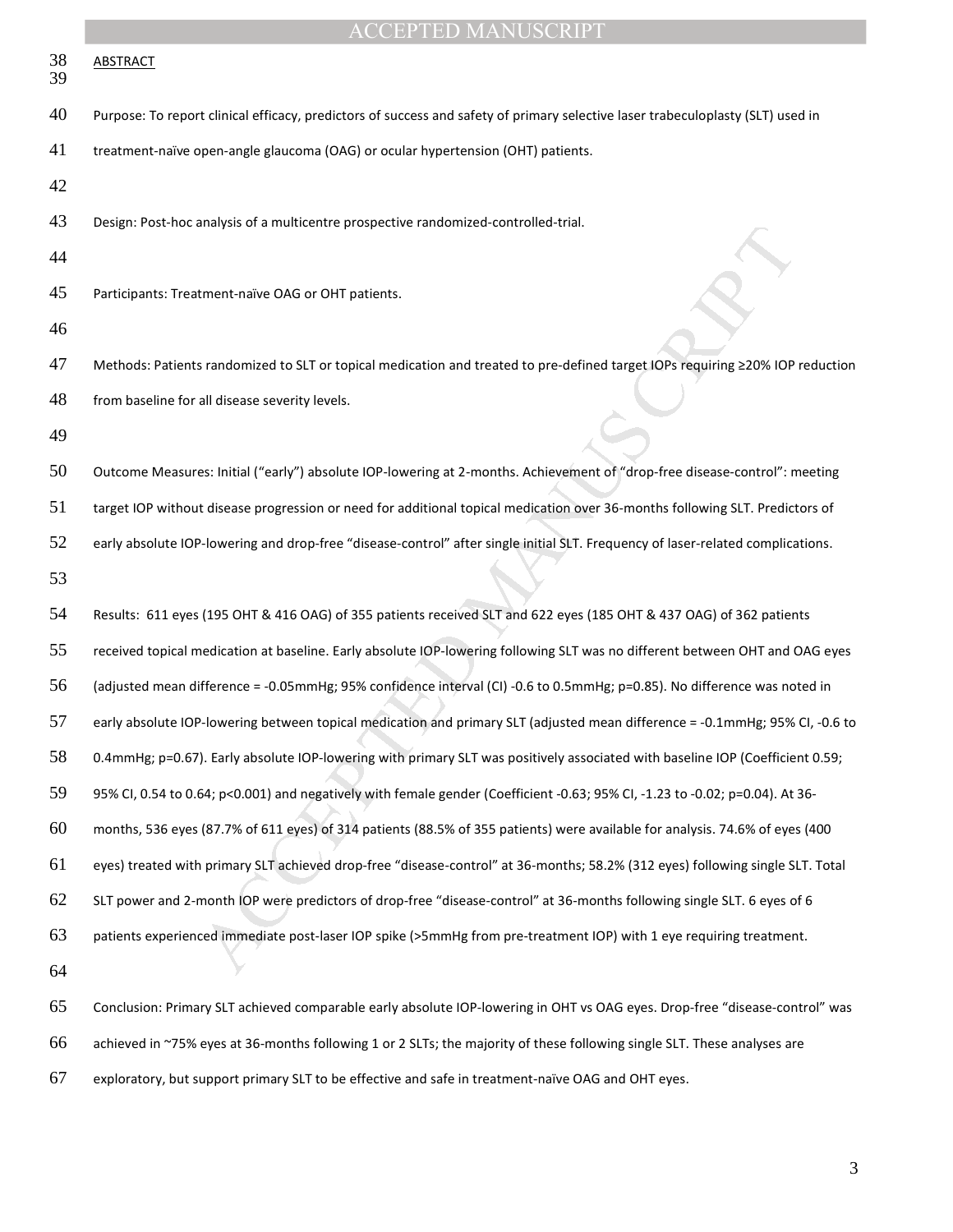#### INTRODUCTION

Over the past two decades, selective laser trabeculoplasty (SLT) has become an established treatment to lower IOP for primary open angle glaucoma (POAG) and ocular hypertension (OHT). Introduced by Latina and Park in 1995, SLT uses a 532nm Q switched, frequency-doubled Nd:YAG laser that delivers a short pulse duration (3 nanoseconds) (1) to reduce IOP by increasing aqueous outflow through the trabecular meshwork (TM) (2). The procedure is short and outpatient-based, with quick recovery 73 and good safety profile (3). SLT has the potential advantage of avoiding issues associated with topical IOP lowering medications such as local and systemic side effects and variable patient adherence. Since FDA approval in 2001, SLT increasingly has been adopted into practice. In the USA, 75,647 trabeculoplasties were performed in 2001 and this increased to 142,682 procedures in 2012 (4).

Studies investigating SLT as a primary treatment have found a similar IOP lowering efficacy and success rate to topical

medication using various success criteria (3). However, several of these studies include patients taking IOP lowering topical

medications that were stopped for a variable duration prior to receiving SLT (5-8). Despite a washout period to mitigate against

residual effects of prior topical treatment, SLT can be less effective following topical treatment (6). Few studies have evaluated

primary SLT in true treatment-naïve patients (9-11) and there is limited knowledge of predictors of IOP lowering response,

83 treatment success and safety in such patients.

iratile (3). SLT has the potential advantage of avoiding issues associated with topical IOP lowering mechanics atter and variable patient adherence. Since FDA approval in 2001, SLT increasingly has aystemic side effects an The Laser in Glaucoma and Ocular Hypertension (LiGHT) Trial was a multi-centre randomized controlled trial (RCT) conducted to establish whether initial treatment with SLT is superior to initial treatment with medication for treatment-naive OAG or OHT 87 patients in relation to health-related quality of life (HRQL), cost-effectiveness and clinical efficacy at 36 months (12). Eyes in the primary SLT arm were at target IOP over more clinical visits during 36-month follow up compared to drops, with fewer eyes demonstrating disease progression and fewer cataract and trabeculectomy surgeries. Primary SLT was found to be more cost-effective than initial medication over the course of 36 months, despite a lack of HRQL differences between the two arms (13). 

This report characterizes the IOP lowering, drop-free "disease-control" and safety achieved by primary SLT in treatment-naïve OAG and OHT patients as part of LiGHT, in which eyes were treated to pre-defined target IOPs based on disease severity. We also investigated predictors of initial ("early") IOP lowering and predictors for achieving drop-free "disease-control" at 36 months following single initial SLT. We hypothesized that primary SLT would demonstrate effective IOP lowering in treatment-naive OHT and OAG eyes with a comparable effect to topical medication. We anticipated that absolute IOP lowering could be greater in OHT vs OAG eyes due to higher pre-treatment baseline IOPs and that drop-free "disease-control" would be more readily achieved in eyes with less advanced disease because target IOPs were higher.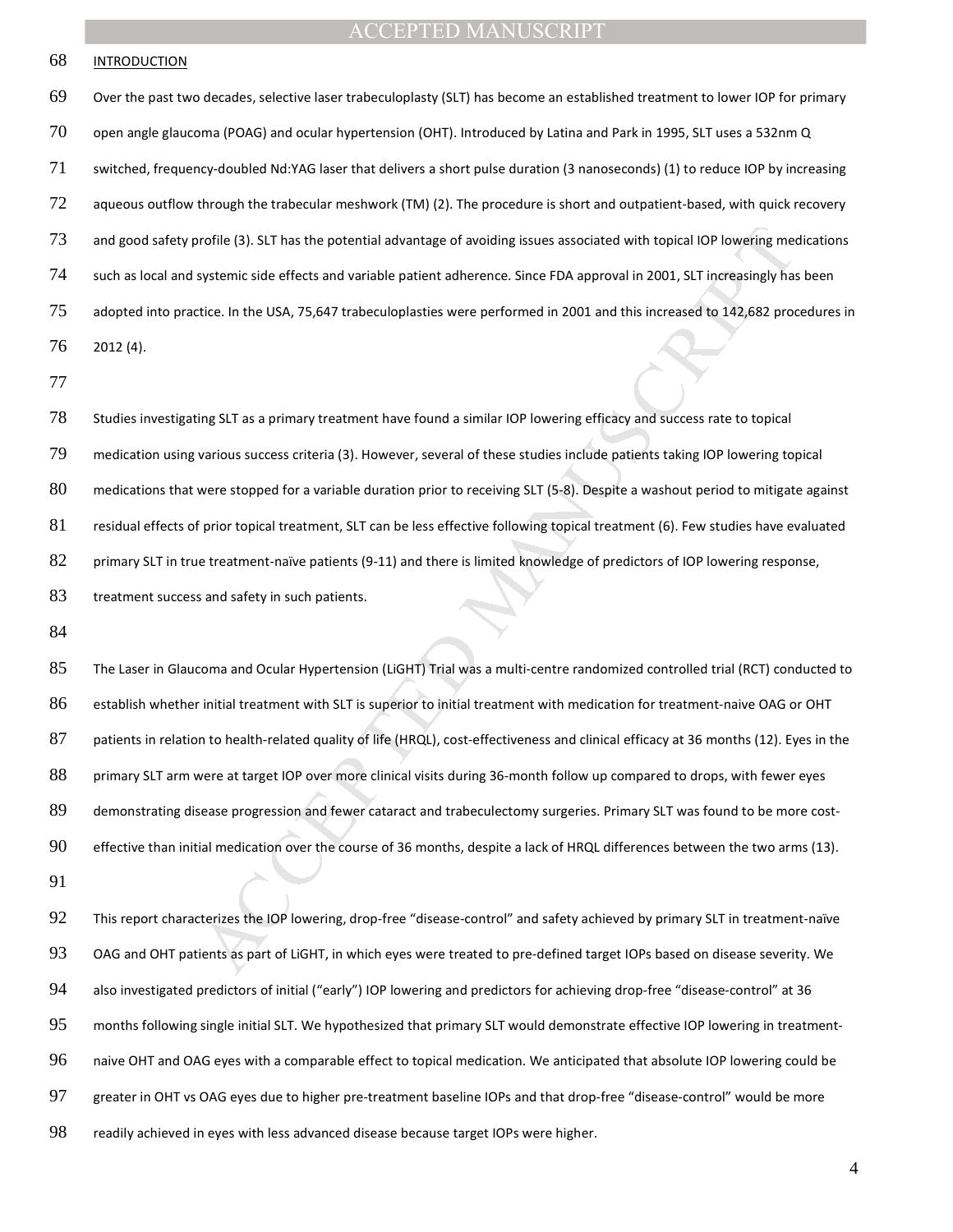99 METHODS

The study was conducted in accordance to good clinical practice (GCP) guidelines and adhered to the tenets of the Declaration of Helsinki. Institutional Review Board (IRB)/Ethics Committee approval was obtained. All patients provided written informed 102 consent before participation to the trial. The LiGHT Trial is registered at www.controlled-trials.com (registration number ISRCTN32038223).

post hoc analysis of the LiGHT trial, the design and baseline characteristics of which have been<br>
0. Briefly, consecutive eligible patients were identified at the clinics of six participating centres in the<br>
10. Briefly, c This study was a post hoc analysis of the LiGHT trial, the design and baseline characteristics of which have been previously described (12, 14). Briefly, consecutive eligible patients were identified at the clinics of six participating centres in the UK from October 2012 until October 2014. Eligible patients had newly diagnosed, untreated OAG or OHT in one or both eyes and qualified for treatment according to National Institute of Clinical Excellence (NICE) guidelines (15), open angles on gonioscopy, visual field loss with mean deviation (VF MD) not worse than -12 dB in the better eye or -15 dB in the worse eye and, for OAG, corresponding damage to the optic nerve head. Patients were 18 years or older and able to read and understand English, had a visual acuity of 20/120 or better in the treated eye(s) and no previous intraocular surgery, except uncomplicated 112 phacoemulsification at least one year before entering the trial. Patients were excluded if there were any contra-indications to SLT, if they were unable to use topical medical therapy, if they had visually symptomatic cataract and wanted to undergo cataract surgery, or were having active treatment for another ophthalmic condition. Patients with one or both eyes eligible were 115 treated. All measurements influencing treatment escalation decisions: automated visual field using Humphrey Field Analyzer Mark II Swedish interactive threshold algorithm standard 24-2 programme (Carl Zeiss Meditec, Dublin, CA, USA), Heidelberg Retina Tomography (HRT) disc imaging (Heidelberg Engineering, Heidelberg, Germany) and IOP (Goldmann applanation tonometry with daily calibration verification) were performed by masked observers. Patients were monitored for 3 years.

 

Disease category and severity were defined using pre-set objective severity criteria from the Canadian Target IOP Workshop (16) with additional central VF loss criteria (17) – see Table 1.

Severity stratification (OHT, 'mild', 'moderate' or 'severe' OAG) determined an eye specific 'Target IOP' and follow-up intervals. Target IOP was objectively defined using both percentage reduction from untreated IOP and an absolute value, with the final target IOP being the lower of the 2 values (see Table 2). Achievement of target IOP thus required a minimum IOP reduction of 127 >20% from baseline IOP, irrespective of disease severity.

Standardised criteria to escalate treatment were used according to a protocol following international guidelines by the

European Glaucoma Society, (18) American Academy of Ophthalmology Preferred Practice Pattern (19) and the South-East Asia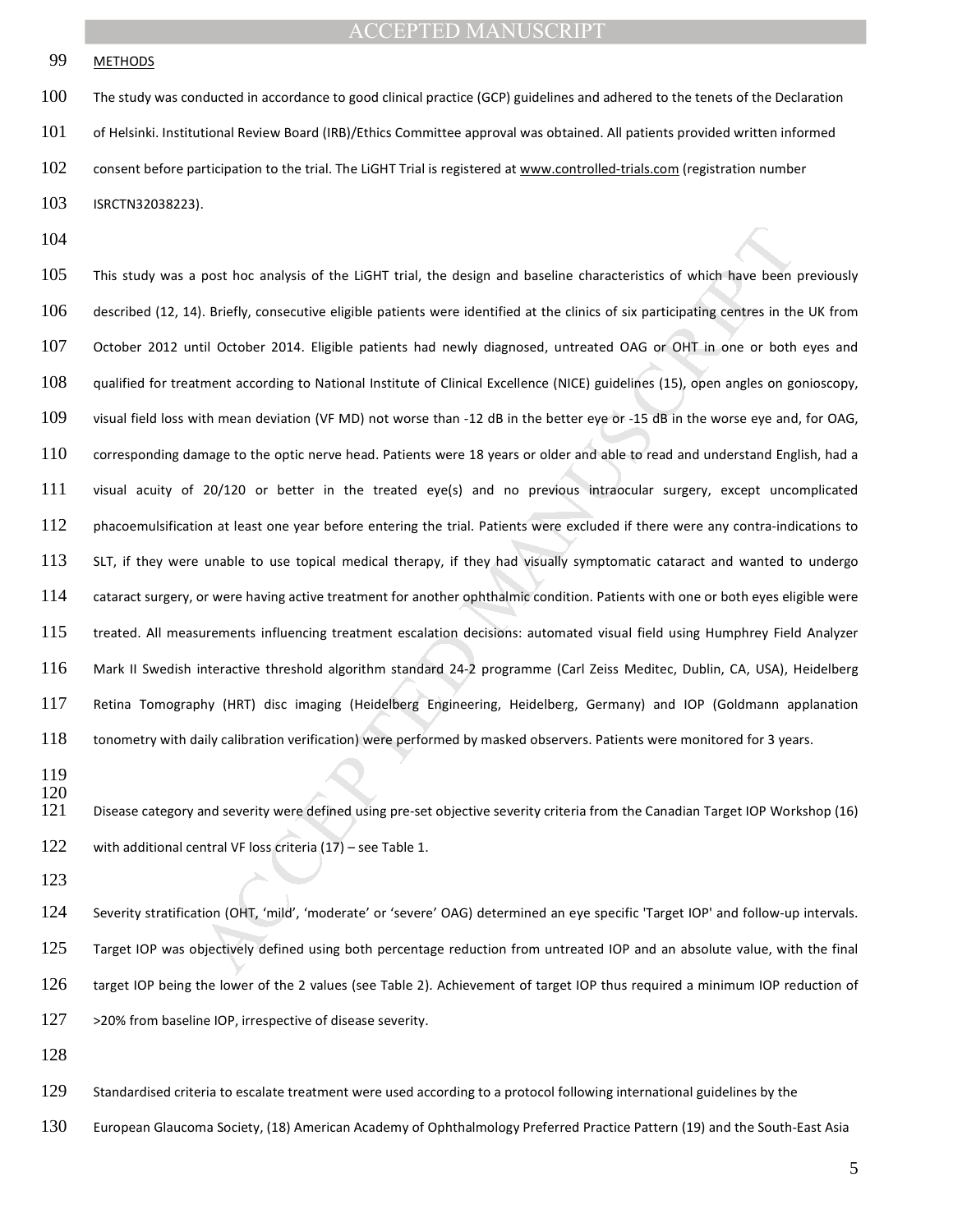- Glaucoma Interest Group (20). These were incorporated into a real-time web-based clinical decision support software, based on optic disc analysis (HRT), automated visual fields analysis (Humphrey Visual Field, HVF) and IOP measurements. Criteria for defining IOP not at target and disease progression by HRT and VF have been reported previously (12).
- 

nent, 100 non-overlapping shots (25 per quadrant) of a pre-set 3 nanoseconds duration and pre-set 4<br>laser energy varied from 0.3 to 1.9ml by the clinician according to just observable bubble formation.<br>Its following SLT pr Standardisation of SLT delivery was achieved by protocol-defined settings and clinical endpoints. The protocol advised 360- degree TM treatment, 100 non-overlapping shots (25 per quadrant) of a pre-set 3 nanoseconds duration and pre-set 400μm spot size, with the laser energy varied from 0.3 to 1.9mJ by the clinician according to just observable bubble formation. IOP was checked 60 minutes following SLT procedure. One SLT re-treatment was permitted during the study, if/when a treatment escalation was recommended by the decision support software and confirmed by the treating clinician. To allow time for the full effects of laser to occur, the earliest interval at which repeat SLT was permitted was following the first scheduled visit 2 months post initial SLT. SLT was not repeated if significant complications of laser treatment occurred, if there was a lack of IOP lowering 142 response following initial SLT (judged by the treating clinician – not protocol defined) or other new medical conditions 143 prevented repetition. In such cases, treatment escalation with topical medication rather than repeat SLT was permitted. In eyes that underwent repeat SLT, if further treatment escalation was required, the next step was topical medication. The earliest planned interval at which this could be initiated was following the first scheduled visit 2 months post repeat SLT. Follow-up intervals were initially set at entry to the study according to NICE guidance (21) and subsequently adjusted on the basis of IOP control, glaucoma progression or adverse reactions. The routine schedule of appointments and assessments for patients has been published previously (14). At follow up, patients underwent visual acuity testing (ETDRS logMAR), slit-lamp examination, visual field testing (Humphrey Field Analyzer (HFA) Mark II SITA standard 24-2), HRT optic disc imaging, IOP measurement (Goldmann applanation tonometry) and clinical assessment of the optic discs, maculae and fundi. To investigate the IOP lowering efficacy of primary SLT for OHT vs OAG, we evaluated the initial ("early") absolute IOP reduction

at 2-months for all eyes receiving primary SLT. This was the first scheduled visit (after 'safety' IOP check visit at 2 weeks post laser) following laser at baseline. To contextualize the early IOP lowering efficacy of primary SLT in treatment-naïve eyes, we compared early absolute IOP reduction at 2-months following primary SLT with 2-month absolute IOP reduction in eyes from the 157 Medication-1<sup>st</sup> arm of LiGHT that had commenced topical medication at baseline. To investigate if early absolute IOP lowering following primary SLT was predicted by clinically relevant baseline factors, a linear regression analysis was performed (see Statistical Methods).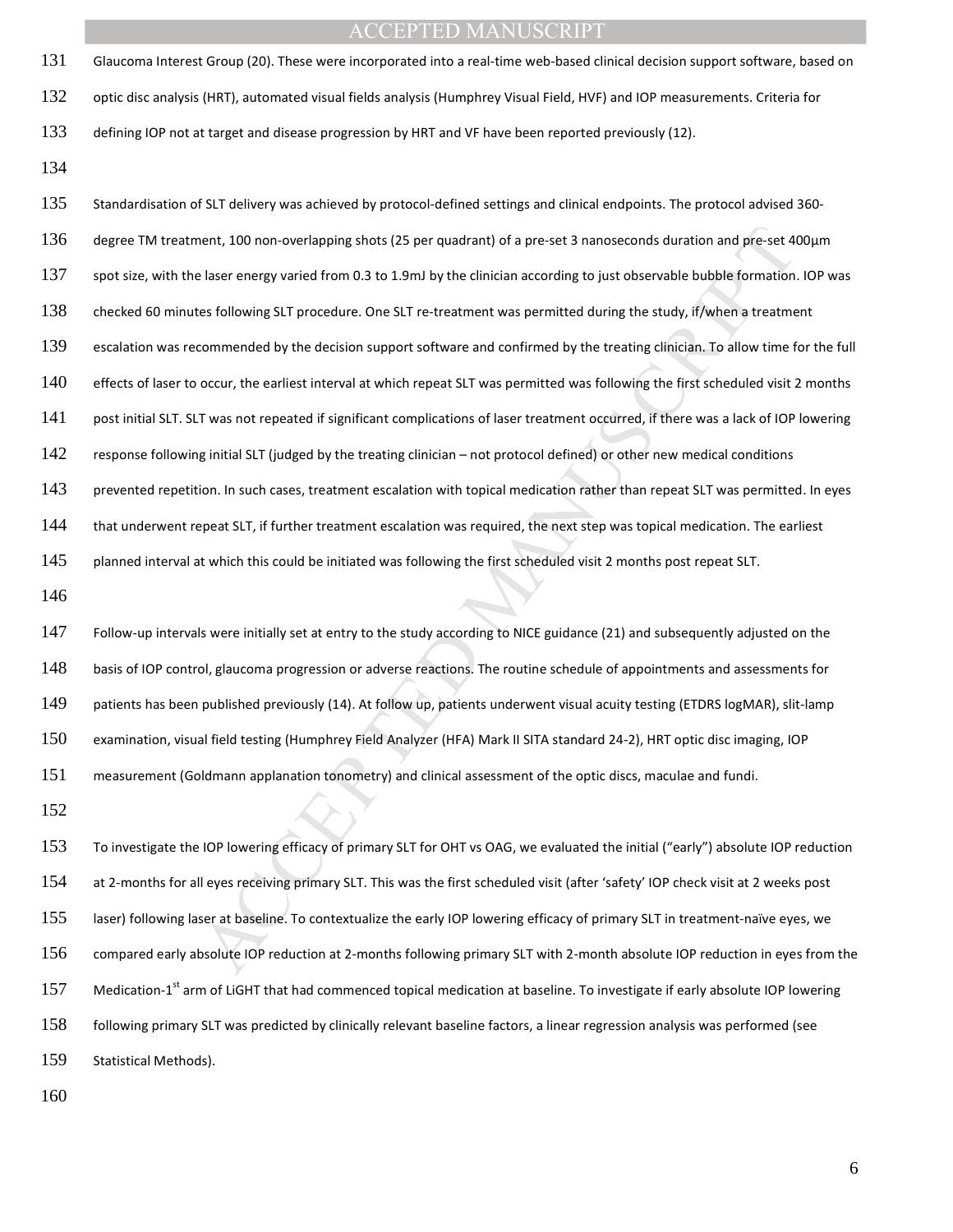- LiGHT followed a 'Treat in Pursuit of Control' design (TPC) and hence, following the first scheduled visit at 2-months, the web-
- based clinical decision support software began to monitor and escalate treatment (if required) for each eye based on
- achievement of "disease-control" i.e. achievement of predefined target IOP with no objective evidence of disease progression.
- OAG eyes had lower predefined target IOPs than OHT eyes (see Table 2) and thus were more likely to require greater treatment
- intensity compared to OHT eyes to achieve "disease-control". IOP comparisons between OHT vs OAG eyes at later time points
- would be confounded by differences in treatment intensity and hence were not performed.
- 
- We evaluated treatment intensity of primary SLT in OHT vs OAG eyes by assessment of drop-free "disease-control" achieved by
- primary SLT at 12, 24 and 36 months. The LiGHT treatment protocol permitted a single SLT retreatment (if required) and we
- therefore determined drop-free "disease-control" achieved by 1 or 2 SLTs collectively and by initial, single SLT alone.
- In the SLT literature, the most commonly defined measure of 'success' is a minimum IOP reduction of ≥ 20% from baseline IOP
- following SLT at a specified time point, without need for further intervention (22). In LiGHT, the predefined target IOPs required
- a minimum IOP reduction of > 20% from baseline IOP for all disease severities (see Table 2) and thus, eyes achieving drop-free
- "disease-control" at 36 months following a single, initial SLT would serve as a useful (albeit much more stringent) 'success'
- comparator with pre-existing SLT studies. A logistic regression analysis of factors to predict eyes achieving drop-free "disease-
- 176 control" at 36 months following initial, single SLT was performed.
- To determine safety of primary SLT, the frequency of laser related complications and adverse events over 36 months was collated.

#### **STATISTICAL METHODS**

- ded by differences in treatment intensity and hence were not performed.<br>
Atment intensity of primary SLT in OHT vs OAG eyes by assessment of drop-free "disease-control" ach<br>
2.4 and 36 months. The LIGHT treatment protocol The sample size for LiGHT was based on analyses planned to assess HRQL in treatment-naïve OAG/OHT patients treated initially with either primary SLT or topical medication. The sample size was 718 patients, calculated to detect a difference of 0.05 in EQ-5D-5L between the two arms at 36 months using a two sample *t-*test at the 5% significance level with 90% power, assuming a common standard deviation of 0.19 (23) and 15% attrition.
- In this report, the unit of analysis was the eye. All eligible study eyes that received SLT at baseline were included in the analysis with appropriate measures taken to account for correlation amongst paired eyes within a subject.
- Summary statistics of the demographic and clinical characteristics are presented for all eligible study eyes. Descriptive statistics
- 187 are presented as means and standard deviations. Analysis comparing baseline demographics of eyes available to those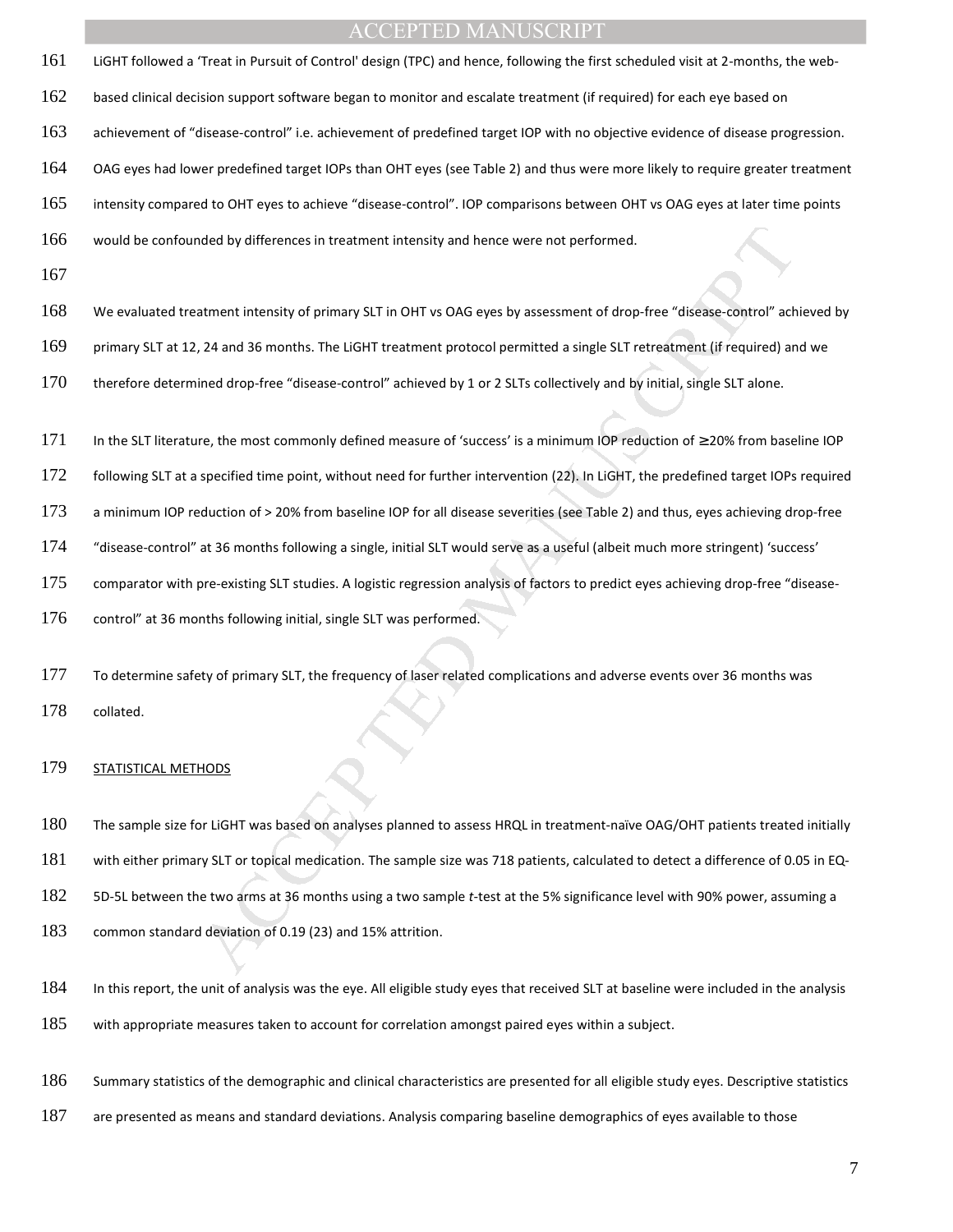unavailable to analyze at 36-months was performed. T-test or Wilcoxon Rank Sum test was used for comparison of continuous

data and Chi squared test was used for categorical data.

patients as a random tactor to adjust for correlation between pared eyes was performed. The mode<br>treatment baseline IQP and treating centre (to control for centre effects in a multicentre trial). To co<br>cition at 2 months b To compare absolute IOP reduction at 2 months between OHT and OAG eyes, a mixed effects model using the eye as the unit of analysis and using patients as a random factor to adjust for correlation between paired eyes was performed. The model also controlled for pre-treatment baseline IOP and treating centre (to control for centre effects in a multicentre trial). To compare absolute IOP reduction at 2 months between primary SLT vs topical medication, a similar mixed effects model was also used. To examine baseline predictors of early absolute IOP reduction at 2 months in eyes receiving primary SLT, univariate mixed 197 effect linear regression analyses were performed using the eye as the unit of analysis and using patients as a random factor to

adjust for correlation between paired eyes. Patient related baseline characteristics considered for univariable selection were

age, gender, ethnicity, phakic status, baseline IOP, central corneal thickness (CCT), TM pigmentation, pseudoexfoliation (PXF),

hypertension (HTN) & diabetes mellitus (DM). Laser related characteristics included total SLT power and total number of SLT

201 shots of initial SLT at baseline. Covariates that achieved  $p<0.10$  in the univariable selection regression analyses were entered in a

202 mixed effect multivariable linear regression model controlling for LiGHT stratification factors (disease severity and treating

203 centre). The regression model was then run, with non-significant variables removed one by one until only significant ( $p < 0.05$ )

variables remained.

205 A similar approach involving logistic regression was used to look for predictors of drop-free "disease-control" at 36 months. For the logistic regression analysis, a 'success' criterion defined as eyes that achieved drop-free "disease-control" following initial, single SLT at baseline was used. This was a more stringent criterion than used elsewhere. We also considered the 2-month IOP to assess if this was a post treatment predictor of drop-free "disease-control" at 36 months.

Statistical significance was defined as a 2-sided P value <0.05. Analyses were carried out using Stata15 (StataCorp, 2015. Stata 210 Statistical Software: Release 15. College Station, TX: StataCorp LP).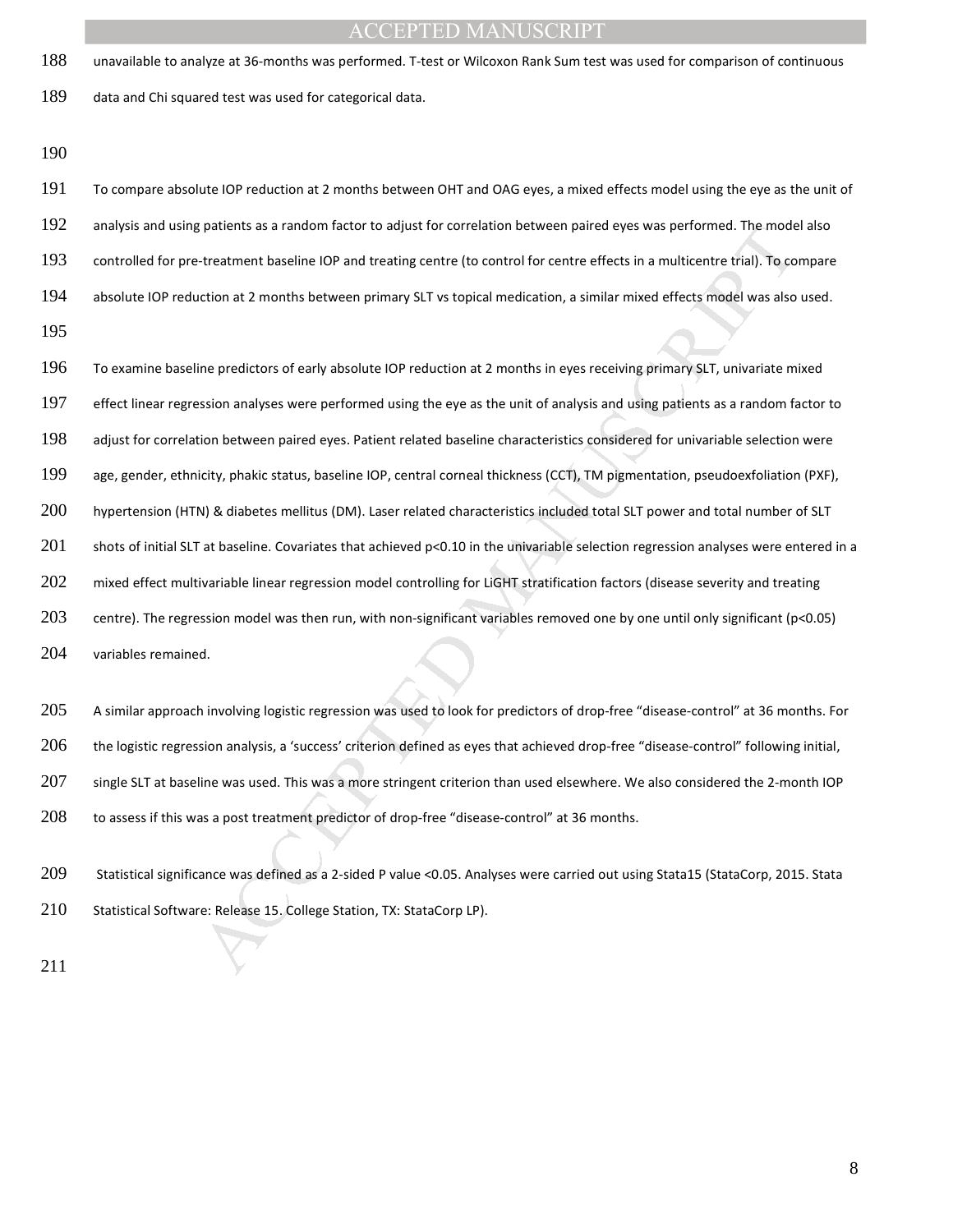- 213 356 patients (613 eyes) were randomized to the Laser 1<sup>st</sup> arm of LiGHT. One patient (2 eyes) withdrew consent prior to receiving
- SLT at the baseline visit and thus 355 patients (611 eyes) received primary SLT. At 36 months, 536 eyes of 314 patients were
- available for analysis. Of the 75 remaining eyes, 22 eyes (of 13 patients) were formally lost to follow up (withdrew, died, illness,
- or moved) during the course of the 3-year trial. The remaining 53 eyes (of 28 patients) were still returning HRQL questionnaires
- 217 in the main LiGHT study, but clinical data were not available at the 36-month time-point. Analysis comparing baseline
- demographics of eyes available vs unavailable to analyze at 36-months (536 eyes vs 77 eyes) demonstrated no clinically or
- 219 statistically significant differences in age, baseline IOP, ethnicity, gender, disease severity and VF mean deviation. A statistically
- but not clinically significant difference in baseline visual acuity was noted between groups (mean difference LogMAR -0.06 ,95%
- 221 CI, -0.1 to -0.01, p=0.02) (see Appendix: available at www.aaojournal.org).
- 
- study, but clinical data were not available at the 36-month time-point. Analysis comparing baseline<br>eyes available vs unavaliable to analyze at 36-months (536 eyes vs 77 eyes) demonstrated no clinicals<br>can differences in a
- 
- 

- 
- 
- 
- 

- 
- 
- 
- 
- 
- 
- 
- 
- 
- 
- 
- 
-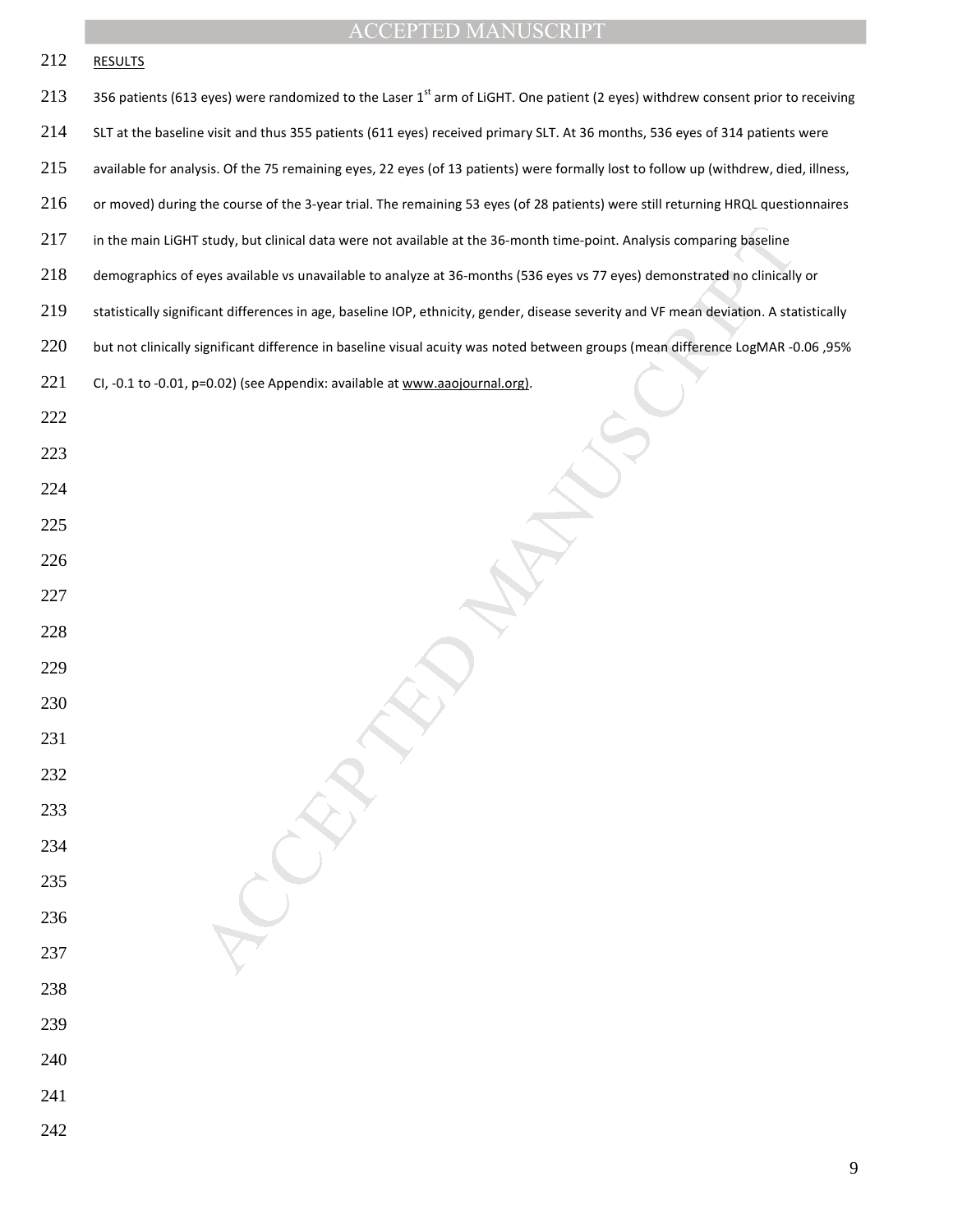|            | <b>ACCEPTED MANUSCRIPT</b>                                                                                                               |
|------------|------------------------------------------------------------------------------------------------------------------------------------------|
| 243<br>244 | <b>Baseline Characteristics</b>                                                                                                          |
| 245        | Baseline demographic data of the 611 eyes are given in Table 3. There was a greater proportion of males compared to females              |
| 246        | (56.1% vs 43.9%) at baseline. The most common ethnicities were White European (68.2%) and Black (21.7%). 72.1% of patients               |
| 247        | had both eyes in the study, 13.8% had only the right eye and 14.1% had only the left eye in the study; 31.9% of eyes had a               |
| 248        | diagnosis of OHT (195 eyes) compared to 68.1% of eyes with OAG (416 eyes). This is reflected in the average mean deviation               |
| 249        | (MD) value of -3.0 decibels (dB). Mean baseline IOP was 24.5mmHg (SD 5.2) for all eyes but was greater in OHT eyes (26.5mmHg             |
| 250        | (SD 3.5)) vs OAG eyes (23.5mmHg (SD 5.6)). During initial SLT, mean total power delivered was 90.4 (SD 23.5) mJ via a mean               |
| 251        | treatment of 99.2 (SD 5.1) shots. Baseline demographic data of the 622 eyes in the Medication 1 <sup>st</sup> arm is also provided (see  |
| 252        | Appendix: available at www.aaojournal.org)                                                                                               |
| 253<br>254 |                                                                                                                                          |
| 255        | <b>Early IOP lowering efficacy of Primary SLT</b>                                                                                        |
| 256        | 559 eyes (out of 611 eyes at baseline) were available for analysis at the 2-month time point in the primary SLT arm having               |
| 257        | undergone initial SLT at baseline (see Figure 1). Mean initial IOP lowering at 2 months was 8mmHg (SD 4.0) in OHT eyes and               |
| 258        | 6.5mmHg (SD 4.3) in OAG eyes. Mean percentage IOP reduction was 29.7% (SD 13.1) in OHT eyes and 26.1% (SD 14.7) in OAG                   |
| 259        | eyes respectively. A clear trend was noted towards increasing absolute IOP reduction with higher baseline IOP in both OHT and            |
| 260        | OAG eyes (see Figure 1) but there was no significant difference in early absolute IOP lowering between OHT and OAG eyes                  |
| 261        | having controlled for pre-treatment baseline IOP and centre effects (adjusted mean difference = -0.05mmHg; 95% confidence                |
| 262        | interval (CI) -0.6 to 0.5mmHg; p=0.85).                                                                                                  |
| 263        |                                                                                                                                          |
| 264        | For comparison, 594 eyes (out of 622 eyes at baseline) were available for analysis in the Medication 1 <sup>st</sup> arm at 2 months. Of |
| 265        | these, 99.3% (590 eyes) were on a single medication (96.1% on topical prostaglandin, 1.9% on beta blocker, 0.3% on carbonic              |
| 266        | anhydrase inhibitor, 0.3% on alpha agonist, 0.7% on two medications). Mean initial IOP lowering at 2 months was 7.6mmHg (SD              |
| 267        | 4) in OHT eyes and 6.8mmHg (SD 4.4) in OAG eyes. Mean (SD) percentage IOP reduction was 27.9% (13.5) in OHT eyes and                     |
| 268        | 27.9% (14.4) in OAG eyes respectively.                                                                                                   |
| 269        |                                                                                                                                          |
| 270        | Overall, absolute IOP reduction at 2 months was no different between topical medication and primary SLT (adjusted mean                   |

- 27.9% (14.4) in OAG eyes respectively.
- 

Overall, absolute IOP reduction at 2 months was no different between topical medication and primary SLT (adjusted mean difference = -0.1mmHg; CI -0.6 to 0.4mmHg; p= 0.67). There was no difference in absolute IOP reduction for OHT eyes (adjusted mean difference = 0.4mmHg; CI -0.4 to 1.2mmHg; p=0.31) or OAG eyes (adjusted mean difference = -0.2mmHg; CI -0.8 to 0.3mmHg; p=0.36) between the two treatment groups.

- 
-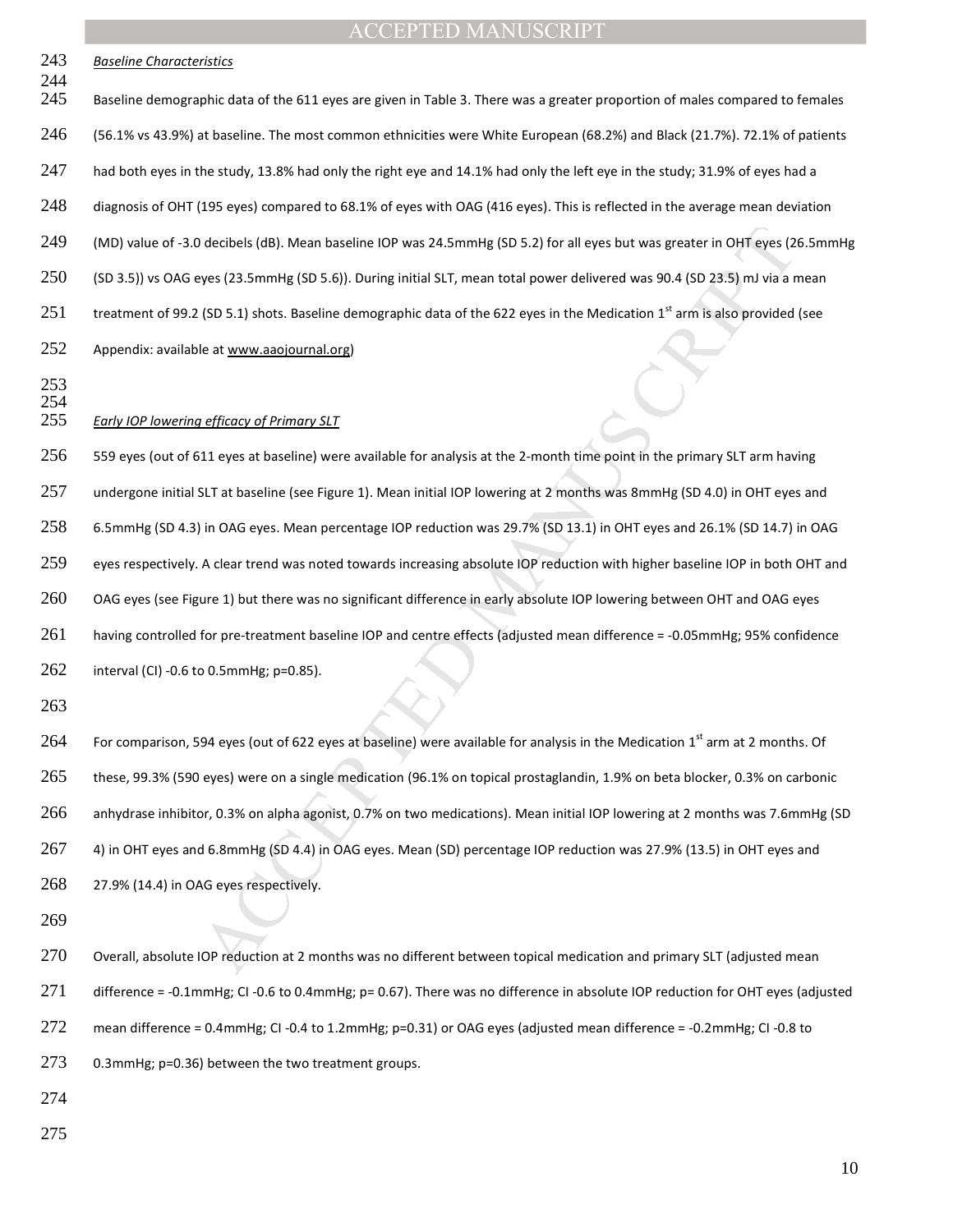# al multivariable linear regression model showed that baseline IOP (pc0.001) and gender (p=0.04) were<br>al absolute IOP reduction.<br>
al absolute IOP reduction.<br>
econtrol<sup>er</sup><br>
get IOP without disease progression or need for top ACCEPTED MANUSCRIPT *Predictors of early IOP lowering response following Primary SLT*  For the predictors of initial IOP lowering response, covariates that achieved p<0.10 in the initial variable selection regression analyses were baseline IOP (p<0.001), gender (p=0.002) and age (p=0.05). Within group (OHT vs OAG) sub-analysis demonstrated that the trend noted towards increasing absolute IOP reduction with higher baseline IOP (see Figure 1) was significant in both OHT (Coefficient 0.68, 95% CI, 0.55 to 0.81; p<0.001) and OAG (Coefficient 0.58, 95% CI, 0.53 to 0.64; 281 p<0.001). The final multivariable linear regression model showed that baseline IOP (p<0.001) and gender (p=0.04) were 282 predictors of initial absolute IOP reduction. 284<br>285 *"Drop-free Disease-control"*  Eyes that met target IOP without disease progression or need for topical IOP lowering medication were deemed to have achieved drop-free "disease-control". At 12 months, 85.2% of eyes (518 eyes) achieved drop-free 'disease-control' after 1 or 2 SLTs. At 24 months and 36 months, 79.2% of eyes (456 eyes) and 74.6% of eyes (400 eyes) respectively, continued to achieve drop-free 'disease-control' (see Table 6). At all time points, drop-free 'disease-control' was achieved in a higher percentage of OHT and 'mild OAG' eyes compared to 'moderate' and 'severe' OAG eyes. *'Drop-free Disease-control' following initial single SLT* Assessing drop-free 'disease-control' achieved by *initial single SLT at baseline*, 75.5% of eyes (459 eyes) achieved this at 12 months, 66.5% of eyes (383 eyes) at 24 months and 58.2% of eyes (312 eyes) at 36 months. At all time points, drop-free 'disease-control' *after single initial SLT* was achieved in a higher percentage of OHT and 'mild OAG' eyes compared to 'moderate' and 'severe' OAG eyes (see Table 7). Overall at 36 months, mean absolute IOP reduction in the 312 eyes achieving drop-free "disease-control" following single initial SLT at baseline was 8.1mmHg (SD 4.1). Mean absolute IOP reduction was similar between all disease severities (see Table 8). By 36 months, 23 eyes had objective evidence of disease progression (19 eyes visual field progression, 2 eyes disc progression, 2 eyes disc and VF progression) and 26 eyes had an upward revision of target IOP, if IOP control was not initially achieved in the absence of disease progression (12). These results accounts for this, such that all eyes achieving drop-free "disease-control" met target IOP (achieving >20% IOP reduction from baseline IOP) without disease progression or need for topical medication. This is reflected in the number of eyes achieving drop-free "disease-control" at 36 months (74.6% eyes) and following single initial SLT (58.2% eyes) being slightly fewer compared to those solely achieving target IOP without topical medication at 36 months (78.2% eyes) and following single initial SLT (59.9%) as reported in the LiGHT main outcomes paper (13).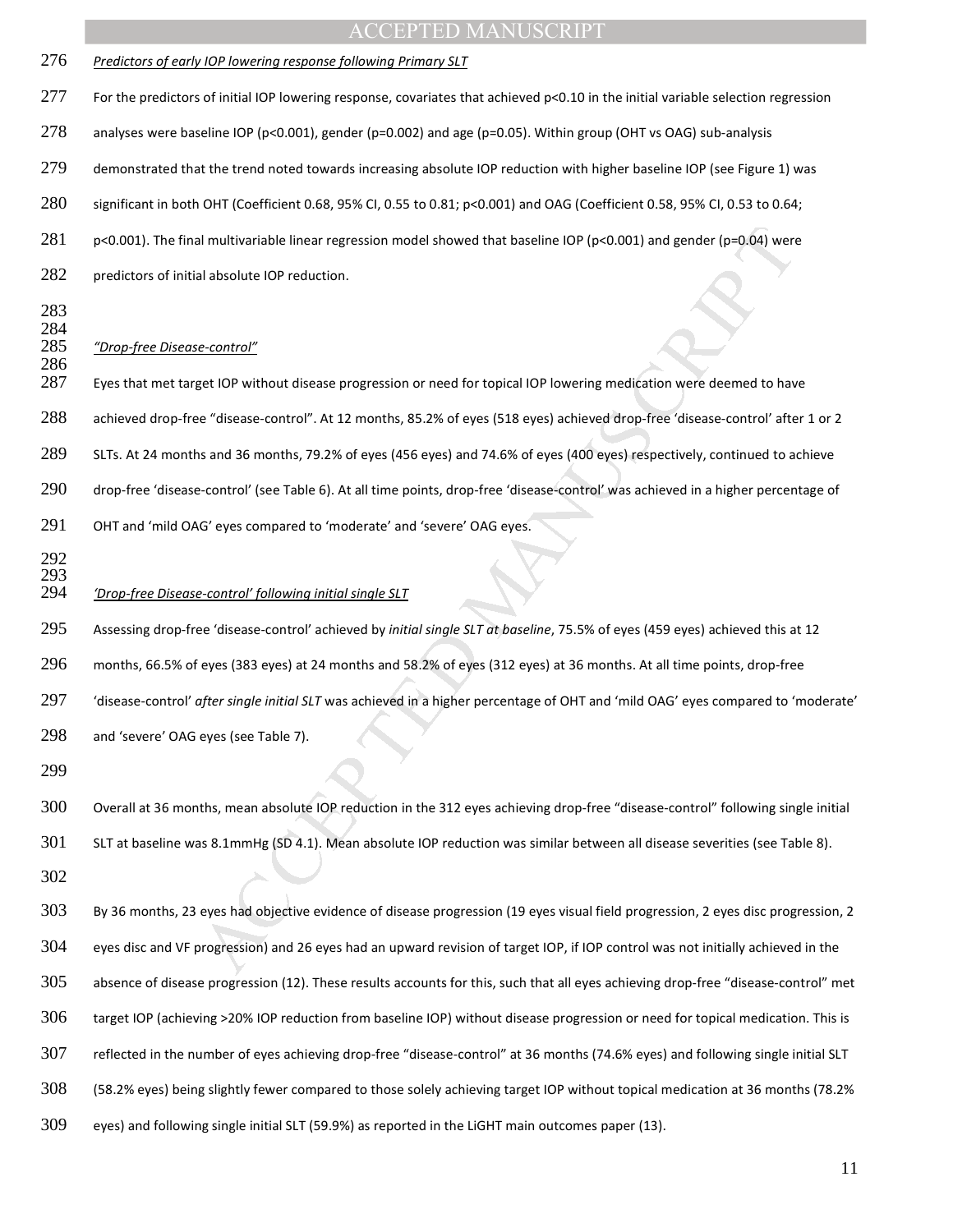- *Predictors of drop-free 'disease-control' at 36 months*
- 312 eyes achieved drop-free "disease-control" at 36 months following initial single SLT (Table 8). These eyes achieved >20% IOP
- reduction from baseline IOP and thus were a treatment 'success' (using conventional 'IOP lowering >20% from baseline IOP'
- 313 definition of success). Baseline covariates that achieved  $p<0.10$  in the mixed effects univariable logistic regression analyses
- 314 were: total power of 1<sup>st</sup> SLT (p=0.08) and age (p=0.09) (see Table 9). Two month IOP (p<0.001) was a 'post' treatment covariate
- 0.10 in the univariable logistic regression analysis. The final mixed effects multivariable logistic regressions<br>factors showed that total power of 1" SLT (see Table 10) was a predictor of achieving drop-free "disease"<br>int that achieved p<0.10 in the univariable logistic regression analysis. The final mixed effects multivariable logistic regression
- 316 model of baseline factors showed that total power of  $1^{st}$  SLT (see Table 10) was a predictor of achieving drop-free "disease-
- control" at 36 months following single initial SLT (adjusted odds ratio 1.02, 95% CI, 1.01 to 1.04, p=0.01). Two month IOP was
- also a 'post' treatment predictor of drop-free 'disease-control' at 36 months when controlling for the other significant baseline
- factors (adjusted odds ratio 0.66, 95% CI, 0.57 to 0.79, p<0.001) (see Table 10).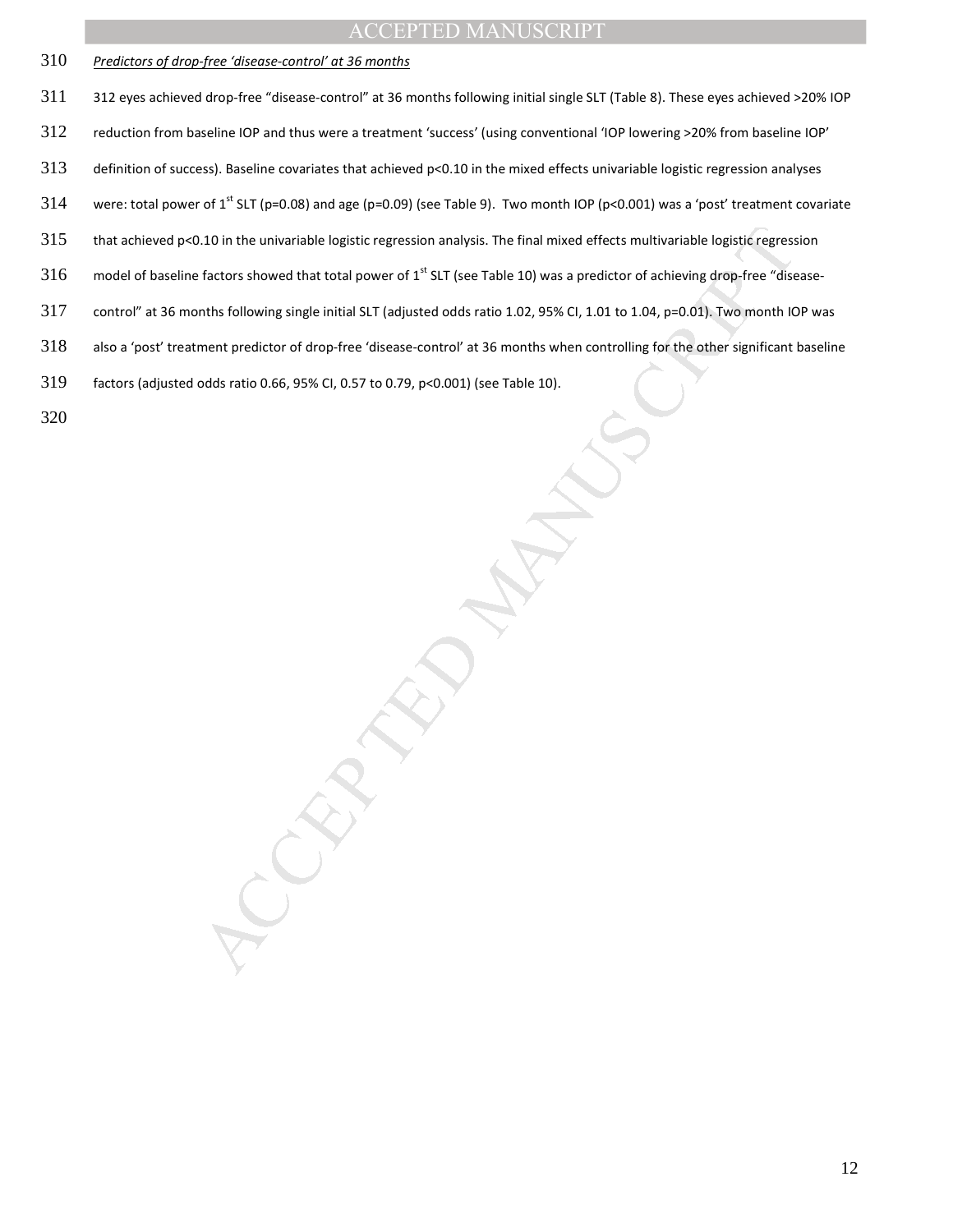| 321 | <b>SLT</b> safety                                                                                                                    |
|-----|--------------------------------------------------------------------------------------------------------------------------------------|
| 322 | There were no sight threatening adverse events related to primary SLT during or after the procedure (see Table 11). 6 eyes (of 6     |
| 323 | patients) experienced immediate post laser IOP spike (>5mmHg from pre-treatment IOP) at 60 minutes, but only one of these            |
| 324 | eyes required medical treatment. No IOP spikes >10mmHg from pre-treatment IOP at 60 minutes post procedure were                      |
| 325 | reported. In 4 patients (1.1%), there was difficulty in visualizing the angle and in 3 patients (0.9%) fewer laser applications than |
| 326 | required by the protocol were reported to have been used. Following SLT, symptoms including ocular discomfort, headache,             |
| 327 | blurred vision and photophobia were reported by 34.4% of patients (122 patients). These were of a transient nature and self-         |
| 328 | limiting; all had resolved by the first scheduled visit. No IOP spikes (>5mmHg from Baseline IOP) were detected at the 2-week        |
| 329 | safety check visit post SLT; 6.2% of eyes (38 eyes) were noted to have a higher IOP at 2-week safety visit compared to baseline.     |
| 330 |                                                                                                                                      |
| 331 | <b>DISCUSSION</b>                                                                                                                    |
| 332 | This report analyses the efficacy of primary SLT in one of the largest datasets of treatment-naïve OAG and OHT patients, with        |
| 333 | robust RCT-derived data.                                                                                                             |
| 334 |                                                                                                                                      |
| 335 | There was no significant difference in early absolute IOP lowering between OHT and OAG eyes having controlled for pre-               |
| 336 | treatment baseline IOP and centre effects (adjusted mean difference = -0.05mmHg; 95% confidence interval (CI) -0.6 to                |
| 337 | 0.5mmHg; p=0.85). In addition, there was no significant difference in early absolute IOP lowering between topical medication         |
| 338 | and primary SLT (adjusted mean difference = -0.1mmHg, CI -0.6 to 0.4mmHg, p= 0.67).                                                  |
| 339 |                                                                                                                                      |
| 340 | We found that higher baseline IOP was a predictor of early absolute IOP lowering at 2 months in a mixed effects linear               |
| 341 | regression model. Increasing baseline IOP has already been reported as being associated with increased IOP lowering (3) and          |
| 342 | was also demonstrated in this study, in which OHT eyes had greater IOP lowering from baseline compared to OAG eyes. This is          |
| 343 | also reflected in NTG studies where baseline IOPs are lower and both absolute IOP reductions and success rates are lower             |
| 344 | compared to other subtypes (24, 25). Our study design minimized the effects of regression to the mean on IOP lowering:               |
| 345 | qualifying IOP measurements were made on a separate day to baseline assessments, and IOP level was an entry criterion only           |
| 346 | for OHT eyes (31.9% of eyes at baseline). There was no placebo arm in LiGHT to ascertain fully the regression to the mean, but a     |
| 347 | previous study has demonstrated a ~1.4mmHg (SD 3.1) absolute IOP reduction at first visit post placebo compared to 5mmHg             |
| 348 | (SD 3.6) in the topical latanoprost group (26). We also found in our analysis that female gender was associated with lesser initial  |
| 349 | IOP lowering, not a commonly reported predictor of IOP lowering (22).                                                                |
| 350 |                                                                                                                                      |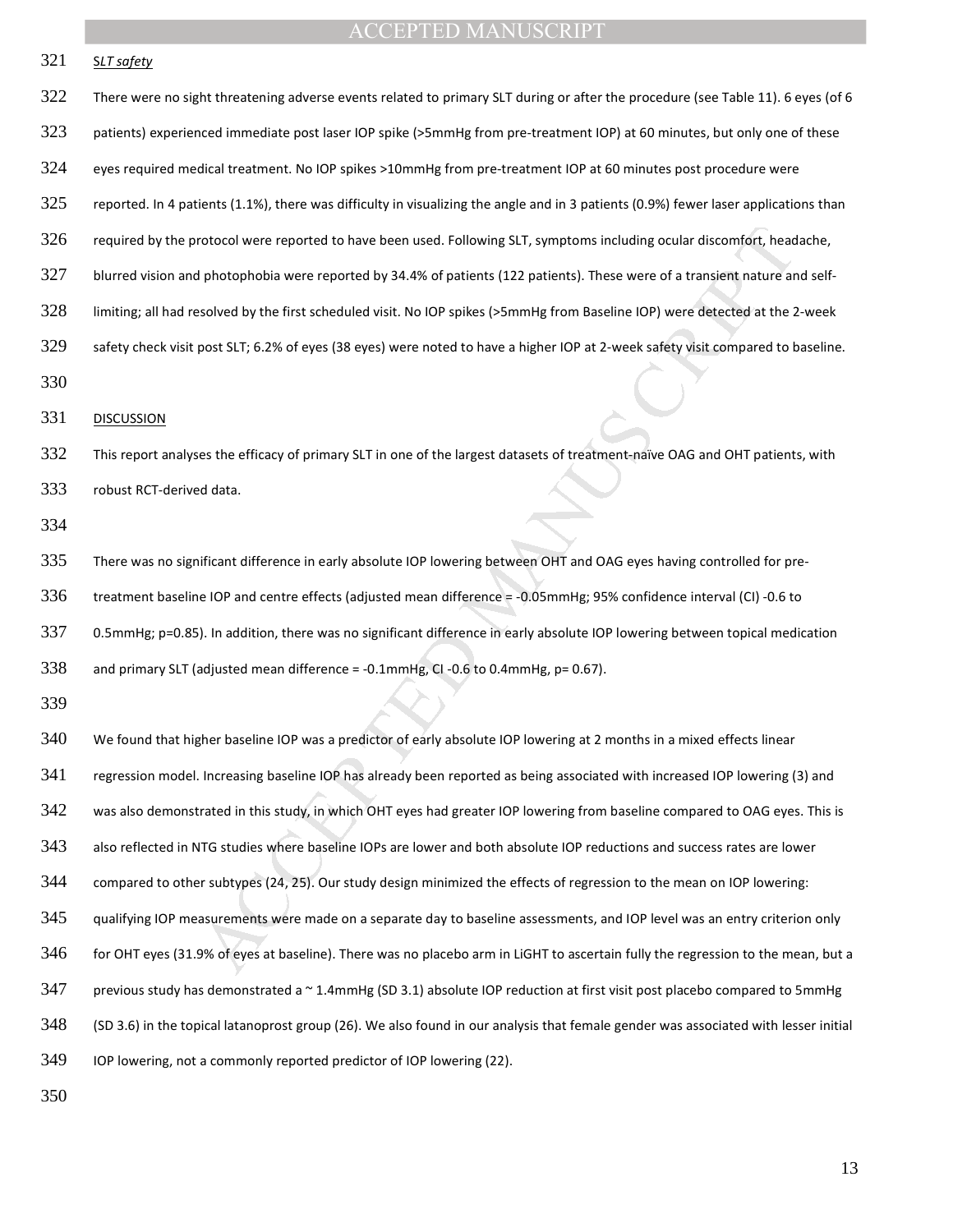Our results show that at 36 months follow up, 74.6% of eyes (400 eyes) treated with primary SLT achieved drop-free "disease-control", with 58.2% of eyes (312 eyes) doing so following a single initial SLT. All these eyes achieved IOP reduction > 20% from baseline IOP. IOP reduction >20% from baseline has been previously reported as occurring in between 38-74% of treated eyes at 36 months (7, 27-29). In our study, eyes with more advanced glaucoma had to meet more stringent target IOPs set according to previous published guidelines: 'moderate' or 'severe' disease had to achieve a minimum 30% reduction from baseline IOP to continue without further intervention (12). Thus, more severely affected eyes achieving >20% but <30% IOP reduction following first SLT would have undergone a further treatment ( $2^{nd}$  SLT or medication if non-response to  $1^{st}$  SLT). This is reflected in our results with only 58.2% of eyes not receiving additional therapy. The relative proportion of eyes achieving drop-free "disease-control" at 36 months after initial single SLT at baseline (Table 7) was greater in OHT and 'mild OAG' eyes (with less stringent targets) than 'moderate' and 'severe OAG' eyes (with lower target IOPs), despite similar mean absolute IOP reductions for all levels of disease severity (Table 8). This does not mean SLT was ineffective in more advanced disease, merely insufficient in isolation.

further intervention (12). Thus, more severely affected eyes achieving >20% but <30% lOP reduction<br>ve undergone a further treatment (2<sup>%</sup> SLT or medication if non-response to 1<sup>%</sup> SLT). This is reflected<br>is a seven on trec The above was taken into account in the predictors of success mixed effects logistic regression model, with terms for baseline disease severity and site (to control for centre effects), whilst using the eye as the unit of analysis and using patients as a random factor to adjust for correlation between paired eyes. Our logistic regression model suggested a statistically significant 367 but small increase in odds of achieving drop-free "disease-control" at 36 months with higher total power of 1<sup>st</sup> SLT (adjusted odds ratio 1.02, 95% CI 1.01 to 1.04, p=0.01). On further analysis, mean total power of 1<sup>st</sup> SLT in 'success' eyes was 92.6mJ (SD 21.8) vs 87.7mJ (SD 25.6) in 'non-success' eyes (adjusted mean difference = 2.37mJ, 95% CI -0.5, 5.2 mJ). The modest effect and overlap in treatment parameters between 'success' and 'non-success' eyes means that response prediction is not possible. The trend to a greater response with more power delivered would need confirmation in future studies. There is mixed evidence regarding the optimum power settings for SLT treatment. Tang et al compared 39 patients receiving 100 shots of 360<sup>0</sup> SLT using 373 Iow energy settings (0.3-0.5mJ) with 35 patients who received 100 shots of 360<sup>0</sup> SLT using standard energy settings (0.6-1.0mJ) (30). No difference in IOP lowering between groups at all time points up to 1 year was noted. Furthermore, there was reduced incidence of adverse events in the lower energy group. Realini found total laser power *not* to be a significant predictor of 12- month success, with a mean (SD) of 86.0 (21.1) mJ in right eye and 87.7 (20.6) mJ in left (31) compared to a mean (SD) of 90.4 (23.5) mJ in our study (8). In contrast, Lee et al found greater total SLT energy was associated with a greater IOP lowering, but that study was limited by small sample size, short follow up (1 month) (32) and total energy powers that were considerably higher than those in this study ("optimum" total reported as 226.1mJ). Habib et al divided 360 degree SLT treatment patients into those who received low (<85 mJ), medium (85–105 mJ), or high (>105 mJ) energy SLT. At all time points up to 36-month follow-up, there was a significant positive correlation between greater energy and IOP lowering (33).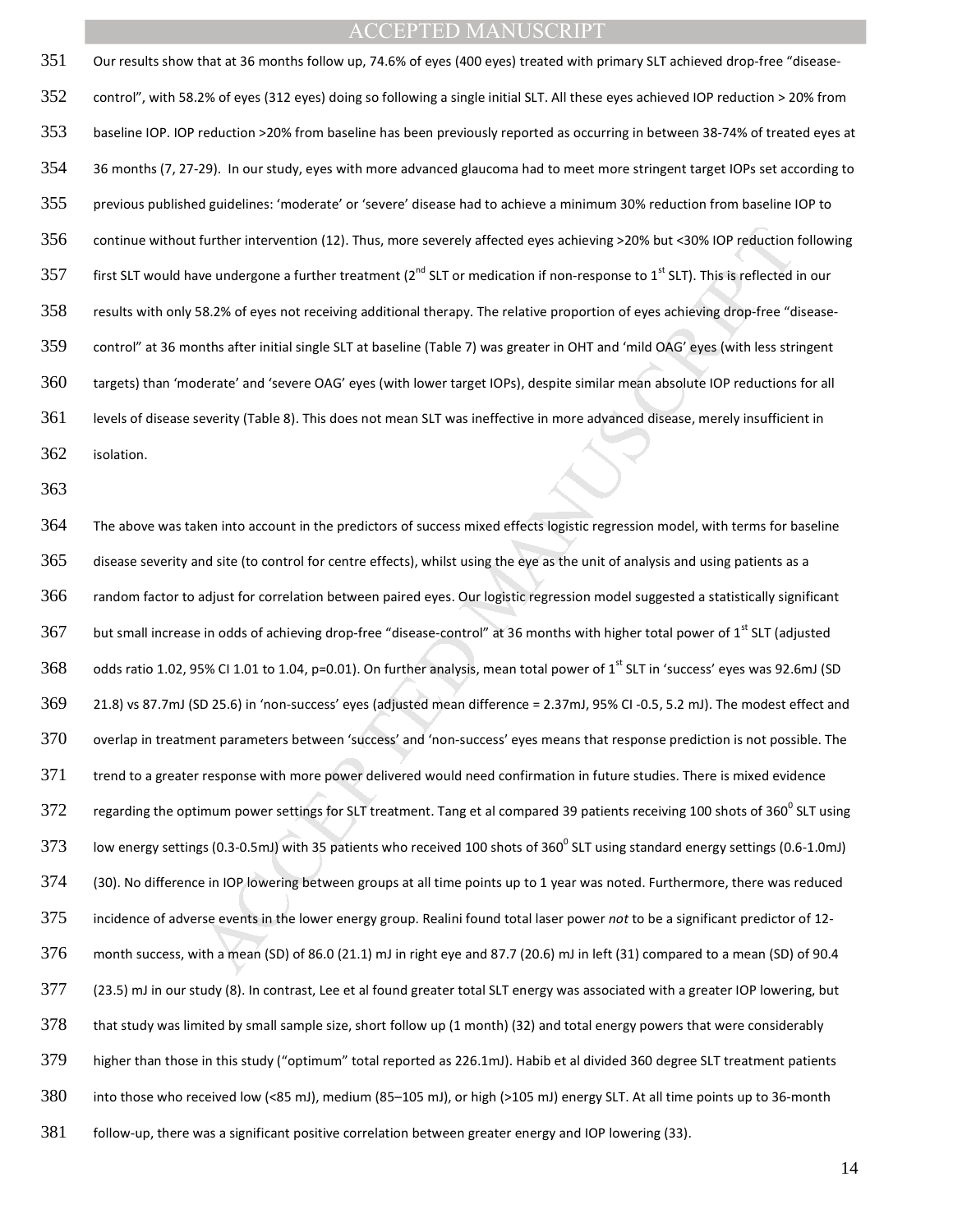We wanted to establish whether IOP at first scheduled visit post SLT at 2 months was predictive of achieving "disease-control" at 36 months following initial single SLT at baseline. A previous study found that the only significant predictor of IOP lowering at 12 months across all eyes was time, with maximum IOP reduction seen at 3 months followed by a slow decline in effect subsequently (31). Whilst we found successful eyes achieving drop-free "disease-control" following initial single SLT at 36 months had a lower IOP at 2 months compared to non-successful eyes (adjusted mean difference = -1.9mmHg; 95% CI, -1.4 to - 2.3mmHg), there may not be enough specificity in this observation (due to the standard deviation of IOP measurements) to be helpful in the individual case.

ver 10P at 2 months compared to non-successful eyes (adjusted mean difference = -1.9mmHg; 95% CI,<br>may not be enough specificity in this observation (due to the standard deviation of 10P measurement<br>vidual case.<br>Notial case SLT was well tolerated in this study, with no sight threatening adverse events and only 6 eyes (1% of total eyes receiving SLT) having an IOP spike (>5mmHg) immediately after SLT. This compares favorably with other studies, which have reported IOP spikes (>5mmHg) occurring in up to 28% of eyes (3). Post SLT, 34.4% of patients described mild laser related adverse events including ocular discomfort, headache, blurred vision and photophobia. These were of a transient nature and self-limiting. Anterior chamber inflammation is common post SLT with up to 83% of eyes demonstrating some degree of inflammation (34). Considering the biological changes that SLT induces (35), some regard transient self-limiting inflammation to be a predictable consequence of SLT, explaining the symptoms of ocular redness, photophobia and pain that patients may report. During the LiGHT trial overall, there were fewer drop-related ophthalmic and systemic adverse events reported by patients in the initial SLT arm vs the initial Medication arm(13). 

Direct comparison between SLT studies is difficult. Differences in study design exist between studies, including patient demographics, disease subtypes investigated (OHT vs OAG), variations in topical IOP lowering medication usage prior to SLT (treatment-naïve vs medication washout period prior to SLT vs adjunct SLT in uncontrolled eyes on maximum tolerated medical therapy), differences in SLT treatment parameters (180-degree vs 360-degree treatments, variability in numbers of shots fired), variability in follow up intervals, total duration of follow up and variable definitions of success.

This report has several strengths. It utilizes data derived from a prospective multi-centre RCT with broad entry criteria that maximize its generalizability. Eyes were treated to pre-defined target IOPs based on disease severity with pre-defined treatment escalation criteria and SLT treatment parameters (12). An obvious limitation is that this analysis was post-hoc and the sample 410 size of LiGHT was determined based on a power calculation to analyze the primary outcome of HRQL. We did not perform a 411 post-hoc power calculation for the IOP lowering parameters considered in this report, since limitations have been reported with such calculations (36). Instead, the narrow (<1mmHg) confidence intervals for our pointwise estimates of differences in early IOP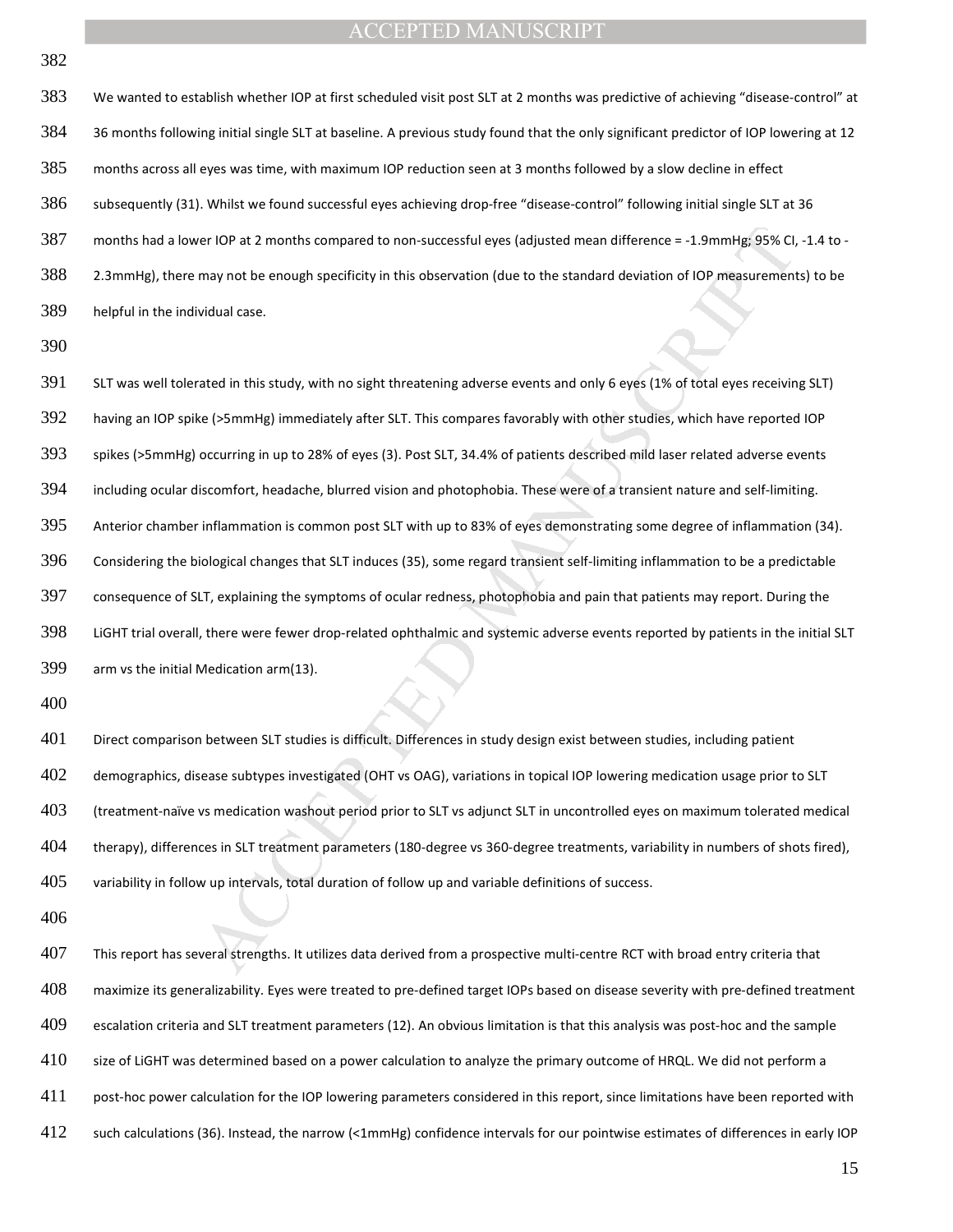| lowering between OHT vs OAG eyes and primary SLT vs topical medication suggest that the study had an adequate sample size              |
|----------------------------------------------------------------------------------------------------------------------------------------|
| to detect a clinically important difference if it exists (37). For our logistic regression analysis, we had sufficient events based on |
| the rule of thumb that 10-15 'events per variable' are required to develop an adequate prediction model (38). In this analysis,        |
| despite no clinically or statistically significant differences in gender or ethnicity being noted in eyes available vs unavailable to  |
| analyze at 36-months, relatively more females and black patients had eyes unavailable for analysis. Studies have shown                 |
| disparities in the utilization of eye care services among different racial minorities, with socio-economic deprivation and             |
| differences in access to healthcare implicated as contributory to this (39, 40).                                                       |
|                                                                                                                                        |
| In conclusion, we report that primary SLT is an effective initial therapy for treatment-naive OAG and OHT patients. Primary SLT        |
| provides a comparable initial IOP lowering response in OHT vs OAG eyes and to topical medication. It achieves drop-free                |
| "disease-control" in ~75% of eyes at 36 months, with the majority of eyes (58.2%) doing so following a single, initial SLT. SLT had    |
| a good safety profile during our study, whilst avoiding the potential adherence issues associated with topical medication.             |
| Despite the exploratory nature of these analyses, our results are clinically valuable and add to the limited body of evidence on       |
| primary SLT in treatment-naïve OAG and OHT, supporting its' use as an effective and safe initial treatment for such conditions.        |
|                                                                                                                                        |

- a good safety profile during our study, whilst avoiding the potential adherence issues associated with topical medication.
- 425 Despite the exploratory nature of these analyses, our results are clinically valuable and add to the limited body of evidence on
- 426 primary SLT in treatment-naïve OAG and OHT, supporting its' use as an effective and safe initial treatment for such conditions.
-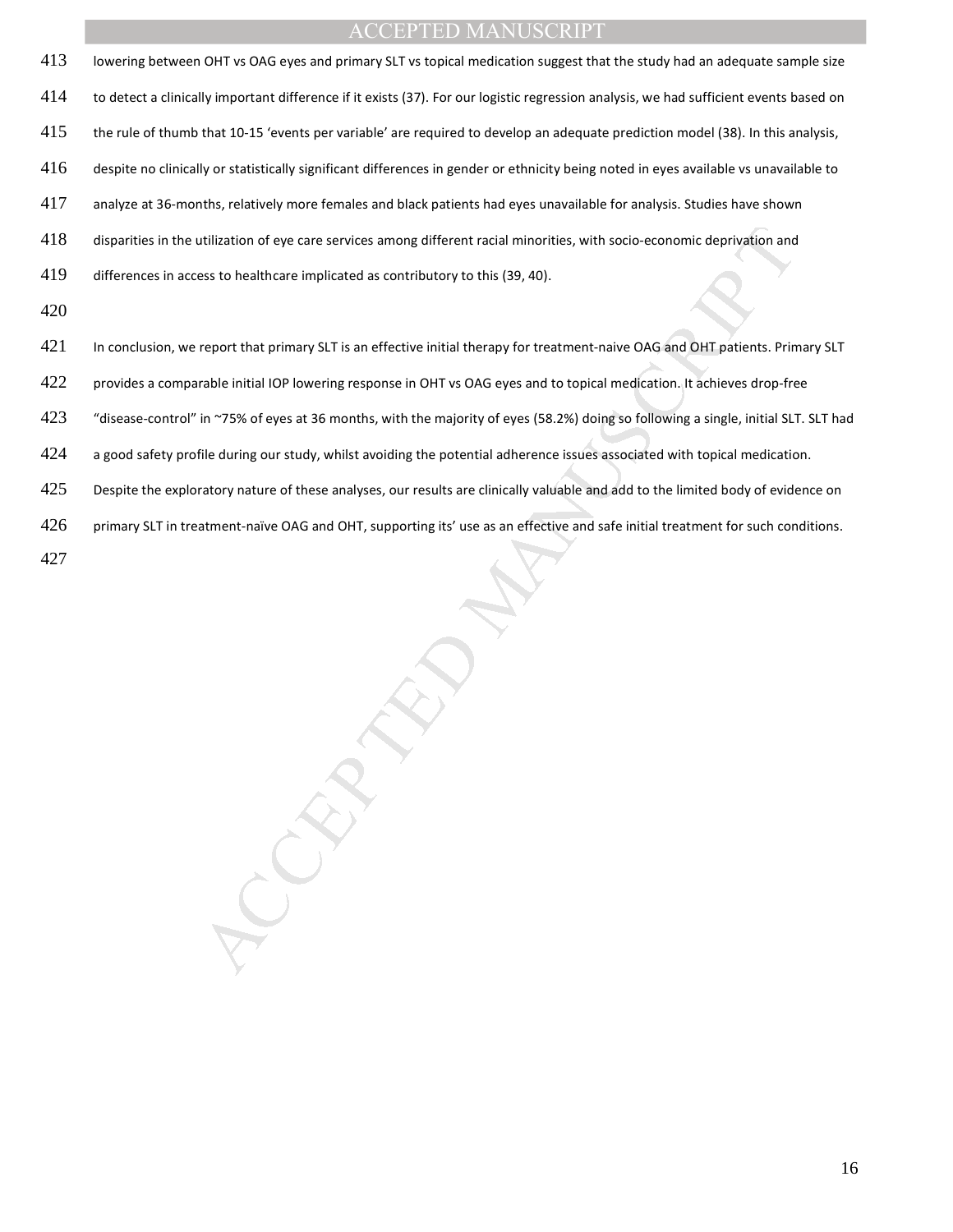|            | <b>ACCEPTED MANUSCRIPT</b>                                                                                                                                                                                         |
|------------|--------------------------------------------------------------------------------------------------------------------------------------------------------------------------------------------------------------------|
| 428        | <b>REFERENCES</b>                                                                                                                                                                                                  |
| 429        |                                                                                                                                                                                                                    |
| 430        | Latina MA, Park C. Selective targeting of trabecular meshwork cells: in vitro studies of pulsed and<br>1.                                                                                                          |
| 431        | CW laser interactions. Experimental eye research. 1995;60(4):359-71.                                                                                                                                               |
| 432        | Goyal S, Beltran-Agullo L, Rashid S, Shah SP, Nath R, Obi A, et al. Effect of primary selective laser<br>2.                                                                                                        |
| 433        | trabeculoplasty on tonographic outflow facility: a randomised clinical trial. The British journal of                                                                                                               |
| 434        | ophthalmology. 2010;94(11):1443-7.                                                                                                                                                                                 |
| 435        | Kennedy JB, SooHoo JR, Kahook MY, Seibold LK. Selective Laser Trabeculoplasty: An Update. Asia-<br>3.                                                                                                              |
| 436        | Pacific journal of ophthalmology (Philadelphia, Pa). 2016;5(1):63-9.                                                                                                                                               |
| 437        | Arora KS, Robin AL, Corcoran KJ, Corcoran SL, Ramulu PY. Use of Various Glaucoma Surgeries and<br>4.                                                                                                               |
| 438        | Procedures in Medicare Beneficiaries from 1994 to 2012. Ophthalmology. 2015;122(8):1615-24.                                                                                                                        |
| 439        | Nagar M, Ogunyomade A, O'Brart DP, Howes F, Marshall J. A randomised, prospective study<br>5.                                                                                                                      |
| 440        | comparing selective laser trabeculoplasty with latanoprost for the control of intraocular pressure in ocular                                                                                                       |
| 441        | hypertension and open angle glaucoma. The British journal of ophthalmology. 2005;89(11):1413-7.                                                                                                                    |
| 442        | McIlraith I, Strasfeld M, Colev G, Hutnik CM. Selective laser trabeculoplasty as initial and adjunctive<br>6.                                                                                                      |
| 443        | treatment for open-angle glaucoma. Journal of glaucoma. 2006;15(2):124-30.                                                                                                                                         |
| 444<br>445 | Bovell AM, Damji KF, Hodge WG, Rock WJ, Buhrmann RR, Pan YI. Long term effects on the lowering<br>7.<br>of intraocular pressure: selective laser or argon laser trabeculoplasty? Canadian journal of ophthalmology |
| 446        | Journal canadien d'ophtalmologie. 2011;46(5):408-13.                                                                                                                                                               |
| 447        | Realini T, Shillingford-Ricketts H, Burt D, Balasubramani GK. West Indies Glaucoma Laser Study<br>8.                                                                                                               |
| 448        | (WIGLS): 1. 12-Month Efficacy of Selective Laser Trabeculoplasty in Afro-Caribbeans With Glaucoma.                                                                                                                 |
| 449        | American journal of ophthalmology. 2017;184:28-33.                                                                                                                                                                 |
| 450        | Katz LJ, Steinmann WC, Kabir A, Molineaux J, Wizov SS, Marcellino G. Selective laser trabeculoplasty<br>9.                                                                                                         |
| 451        | versus medical therapy as initial treatment of glaucoma: a prospective, randomized trial. Journal of                                                                                                               |
| 452        | glaucoma. 2012;21(7):460-8.                                                                                                                                                                                        |
| 453        | Nagar M, Luhishi E, Shah N. Intraocular pressure control and fluctuation: the effect of treatment<br>10.                                                                                                           |
| 454        | with selective laser trabeculoplasty. The British journal of ophthalmology. 2009;93(4):497-501.                                                                                                                    |
| 455        | Gracner T. Comparative study of the efficacy of selective laser trabeculoplasty as initial or<br>11.                                                                                                               |
| 456        | adjunctive treatment for primary open-angle glaucoma. European journal of ophthalmology.                                                                                                                           |
| 457        | 2018:1120672118801129.                                                                                                                                                                                             |
| 458        | Gazzard G, Konstantakopoulou E, Garway-Heath D, Barton K, Wormald R, Morris S, et al. Laser in<br>12.                                                                                                              |
| 459        | Glaucoma and Ocular Hypertension (LiGHT) Trial. A multicentre, randomised controlled trial: design and                                                                                                             |
| 460        | methodology. The British journal of ophthalmology. 2017.                                                                                                                                                           |
| 461        | Gazzard G, Konstantakopoulou E, Garway-Heath D, Garg A, Vickerstaff V, Hunter R, et al. Selective<br>13.                                                                                                           |
| 462        | laser trabeculoplasty vs drops for the treatment of ocular hypertension and glaucoma (LiGHT): a                                                                                                                    |
| 463        | multicentre randomised controlled trial                                                                                                                                                                            |
| 464        | . The Lancet. 2019; In press.                                                                                                                                                                                      |
| 465        | Konstantakopoulou E, Gazzard G, Vickerstaff V, Jiang Y, Nathwani N, Hunter R, et al. The laser in<br>14.                                                                                                           |
| 466<br>467 | glaucoma and ocular hypertension (LiGHT) trial. A multicentre randomised controlled trial: baseline patient<br>characteristics. The British journal of ophthalmology. 2017.                                        |
| 468        | NICE. National Institute for Health and Clinical Excellence. NICE: Guidance on Glaucoma: Diagnosis<br>15.                                                                                                          |
| 469        | and management of chronic open angle glaucoma and ocular hypertension: DoH; 2010 [Available from:                                                                                                                  |
| 470        | www.nice.org.uk/CG85fullguideline. 2010.                                                                                                                                                                           |
| 471        | Damji KF, Behki R, Wang L. Canadian perspectives in glaucoma management: setting target<br>16.                                                                                                                     |
| 472        | intraocular pressure range. Canadian journal of ophthalmology Journal canadien d'ophtalmologie.                                                                                                                    |
| 473        | 2003;38(3):189-97.                                                                                                                                                                                                 |
| 474        | Mills RP, Budenz DL, Lee PP, Noecker RJ, Walt JG, Siegartel LR, et al. Categorizing the stage of<br>17.                                                                                                            |
| 475        | glaucoma from pre-diagnosis to end-stage disease. Am J Ophthalmol. 2006;141(1):24-30.                                                                                                                              |
| 476        | European Glaucoma Society. Terminology and Guidelines for Glaucoma 2008 [3rd edition: [Available<br>18.                                                                                                            |
| 477        | from: http://www.eugs.org/eng/EGS_guidelines.asp.                                                                                                                                                                  |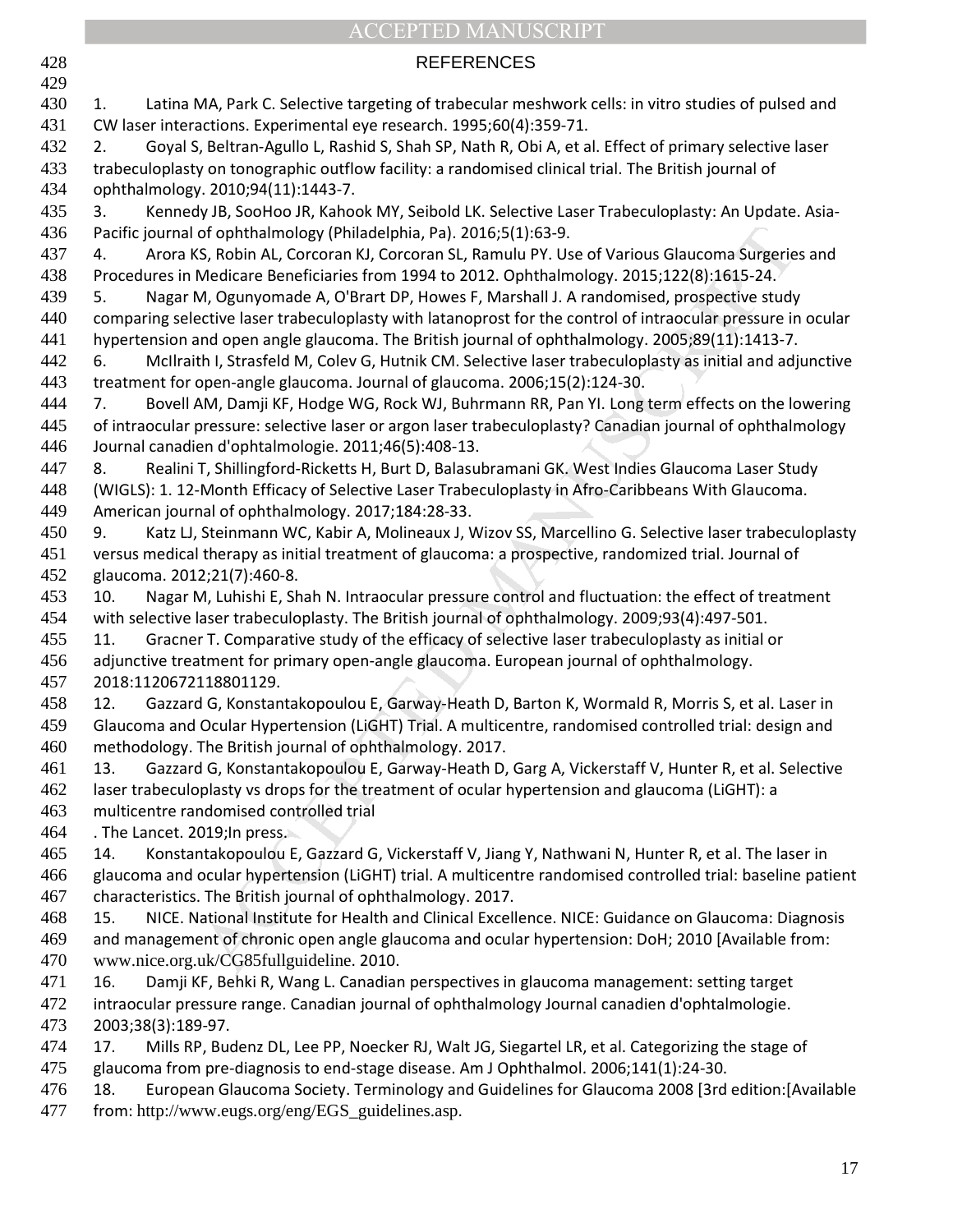| 478        | 19.<br>American Academy of Ophthalmology. Primary Open-Angle Glaucoma: Preferred Practice Pattern.                                                     |
|------------|--------------------------------------------------------------------------------------------------------------------------------------------------------|
| 479        | 2005.                                                                                                                                                  |
| 480        | 20.<br>SEAGIG. South East Asia Gluacoma Interest Group: Asia Pacific Glaucoma Guidelines. 2003.                                                        |
| 481        | National Institute for Health and Clinical Excellence. NICE: Guidance on Glaucoma: Diagnosis and<br>21.                                                |
| 482        | management of chronic open angle glaucoma and ocular hypertension: DoH; 2010 [Available from:                                                          |
| 483<br>484 | www.nice.org.uk/CG85fullguideline.<br>22.                                                                                                              |
| 485        | Garg A, Gazzard G. Selective laser trabeculoplasty: past, present, and future. Eye (London, England).<br>2018.                                         |
| 486        | 23.<br>Aspinall PA, Johnson ZK, Azuara-Blanco A, Montarzino A, Brice R, Vickers A. Evaluation of quality of                                            |
| 487        | life and priorities of patients with glaucoma. Invest Ophthalmol Vis Sci. 2008;49(5):1907-15.                                                          |
| 488        | Lee JW, Ho WL, Chan JC, Lai JS. Efficacy of selective laser trabeculoplasty for normal tension<br>24.                                                  |
| 489        | glaucoma: 1 year results. BMC ophthalmology. 2015;15:1.                                                                                                |
| 490        | Lee JW, Shum JJ, Chan JC, Lai JS. Two-Year Clinical Results After Selective Laser Trabeculoplasty for<br>25.                                           |
| 491        | Normal Tension Glaucoma. Medicine. 2015;94(24):e984.                                                                                                   |
| 492        | Garway-Heath DF, Crabb DP, Bunce C, Lascaratos G, Amalfitano F, Anand N, et al. Latanoprost for<br>26.                                                 |
| 493        | open-angle glaucoma (UKGTS): a randomised, multicentre, placebo-controlled trial. Lancet (London,                                                      |
| 494        | England). 2015;385(9975):1295-304.                                                                                                                     |
| 495        | Gracner T, Falez M, Gracner B, Pahor D. [Long-term follow-up of selective laser trabeculoplasty in<br>27.                                              |
| 496        | primary open-angle glaucoma]. Klinische Monatsblatter fur Augenheilkunde. 2006;223(9):743-7.                                                           |
| 497        | Weinand FS, Althen F. Long-term clinical results of selective laser trabeculoplasty in the treatment<br>28.                                            |
| 498        | of primary open angle glaucoma. European journal of ophthalmology. 2006;16(1):100-4.                                                                   |
| 499        | Juzych MS, Chopra V, Banitt MR, Hughes BA, Kim C, Goulas MT, et al. Comparison of long-term<br>29.                                                     |
| 500        | outcomes of selective laser trabeculoplasty versus argon laser trabeculoplasty in open-angle glaucoma.                                                 |
| 501        | Ophthalmology. 2004;111(10):1853-9.                                                                                                                    |
| 502<br>503 | Tang M, Fu Y, Fu MS, Fan Y, Zou HD, Sun XD, et al. The efficacy of low-energy selective laser<br>30.                                                   |
| 504        | trabeculoplasty. Ophthalmic surgery, lasers & imaging : the official journal of the International Society for<br>Imaging in the Eye. 2011;42(1):59-63. |
| 505        | Realini T, Shillingford-Ricketts H, Burt D, Balasubramani GK. West Indies Glaucoma Laser Study<br>31.                                                  |
| 506        | (WIGLS): 2. Predictors of Selective Laser Trabeculoplasty Efficacy in Afro-Caribbeans with Glaucoma.                                                   |
| 507        | Journal of glaucoma. 2018.                                                                                                                             |
| 508        | Lee JW, Wong MO, Liu CC, Lai JS. Optimal selective laser trabeculoplasty energy for maximal<br>32.                                                     |
| 509        | intraocular pressure reduction in open-angle glaucoma. Journal of glaucoma. 2015;24(5):e128-31.                                                        |
| 510        | Habib L, Lin J, Berezina T, Holland B, Fechtner RD, Khouri AS. Selective laser trabeculoplasty: Does<br>33.                                            |
| 511        | energy dosage predict response? Oman journal of ophthalmology. 2013;6(2):92-5.                                                                         |
| 512        | Song J. Complications of selective laser trabeculoplasty: a review. Clinical ophthalmology (Auckland,<br>34.                                           |
| 513        | NZ). 2016;10:137-43.                                                                                                                                   |
| 514        | Kagan DB, Gorfinkel NS, Hutnik CM. Mechanisms of selective laser trabeculoplasty: a review.<br>35.                                                     |
| 515        | Clinical & experimental ophthalmology. 2014;42(7):675-81.                                                                                              |
| 516        | Wallace DK, Melia M. Post hoc power calculations. Ophthalmology. 2008;115(11):2098; author<br>36.                                                      |
| 517        | reply -9.                                                                                                                                              |
| 518        | Smith SD. Statistical tools in the quest for truth: hypothesis testing, confidence intervals, and the<br>37.                                           |
| 519        | power of clinical studies. Ophthalmology. 2008;115(3):423-4.                                                                                           |
| 520        | Peduzzi P, Concato J, Kemper E, Holford TR, Feinstein AR. A simulation study of the number of<br>38.                                                   |
| 521        | events per variable in logistic regression analysis. Journal of clinical epidemiology. 1996;49(12):1373-9.                                             |
| 522        | Wang F, Javitt JC, Tielsch JM. Racial variations in treatment for glaucoma and cataract among<br>39.                                                   |
| 523        | Medicare recipients. Ophthalmic epidemiology. 1997;4(2):89-100.                                                                                        |
| 524        | Stein JD, Talwar N, Laverne AM, Nan B, Lichter PR. Racial disparities in the use of ancillary testing to<br>40.                                        |
| 525        | evaluate individuals with open-angle glaucoma. Archives of ophthalmology (Chicago, Ill: 1960).                                                         |
| 526<br>527 | 2012;130(12):1579-88.                                                                                                                                  |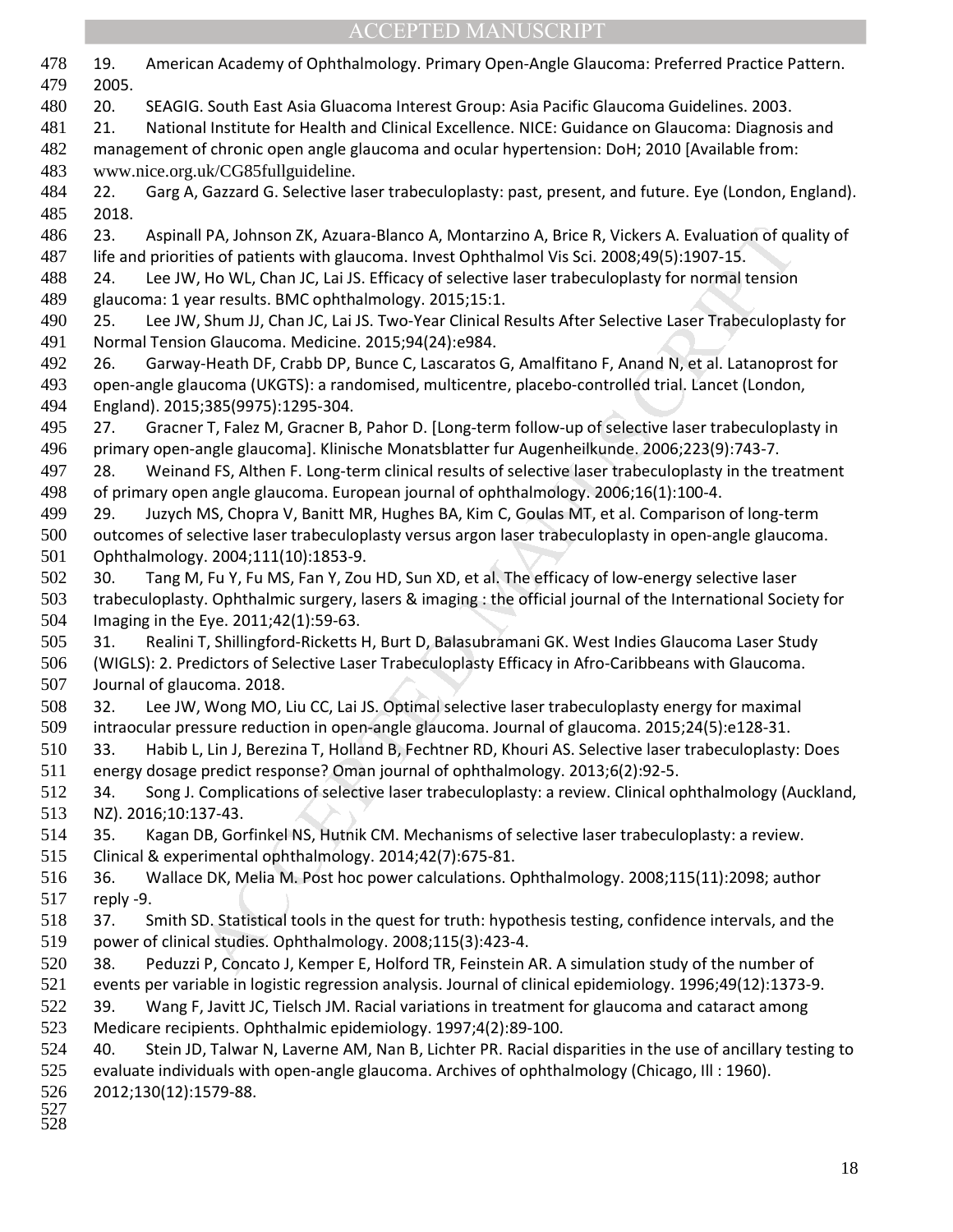|     | <b>ACCEPTED MANUSCRIPT</b>                                                                                                 |
|-----|----------------------------------------------------------------------------------------------------------------------------|
| 529 | LEGENDS:                                                                                                                   |
| 530 |                                                                                                                            |
| 531 | Figure 1: Scatter plot of absolute IOP reduction vs. baseline IOP in all eyes (559 eyes) at 2 months following initial SLT |
| 532 | Filled circles: OHT, Hollow circles: OAG                                                                                   |
| 533 |                                                                                                                            |
|     | EN<br>$\mathcal{O}$                                                                                                        |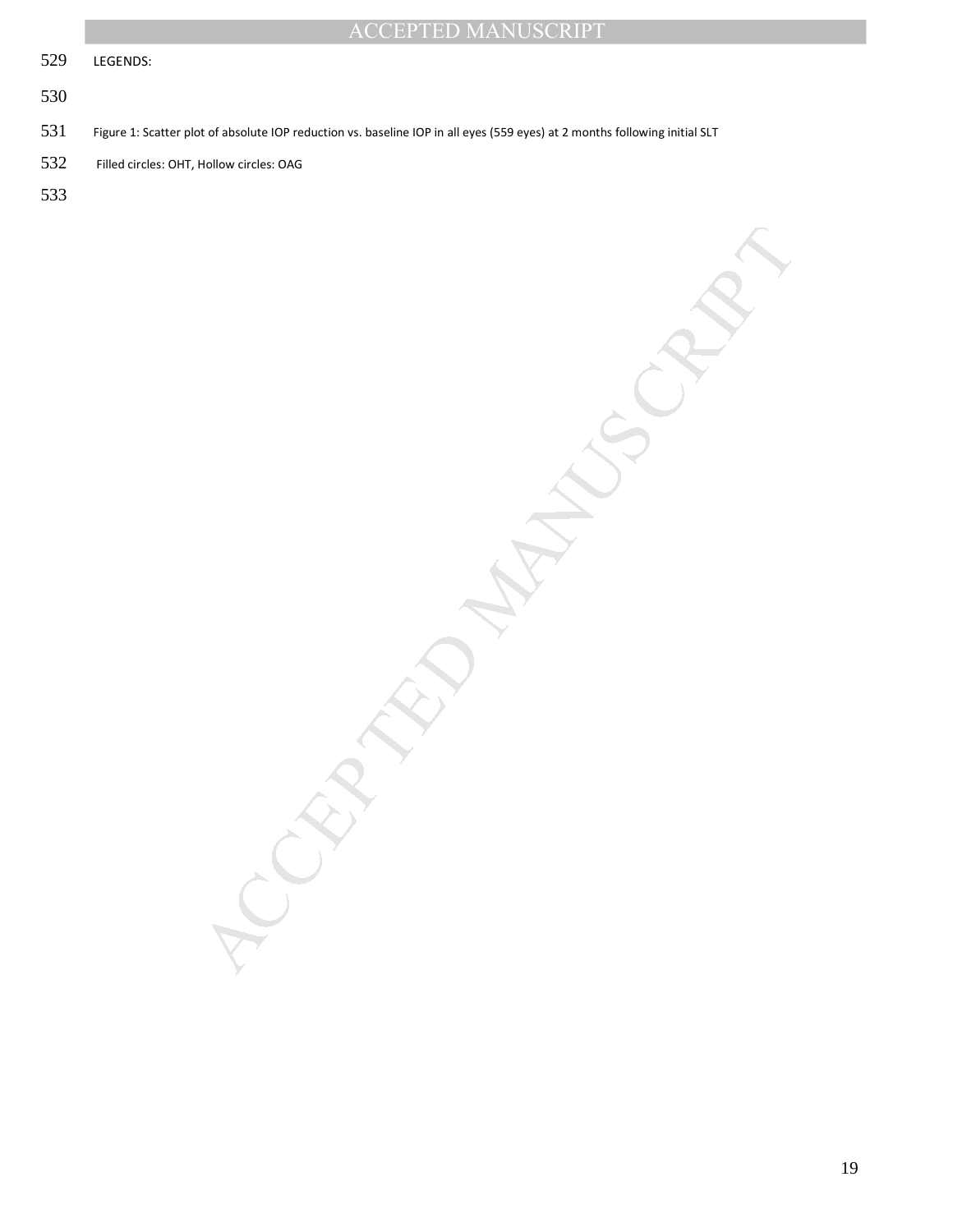| Definition of Severity for Treatment Target IOP<br>Severity |                    |   |                          |    |                                                                                                                                                                                                                             |  |
|-------------------------------------------------------------|--------------------|---|--------------------------|----|-----------------------------------------------------------------------------------------------------------------------------------------------------------------------------------------------------------------------------|--|
|                                                             | <b>Optic Nerve</b> |   | <b>VF MD</b>             |    | Central (10°) Scotoma on VF                                                                                                                                                                                                 |  |
| OHT                                                         | Healthy            |   | Any                      |    | No GON related VFL                                                                                                                                                                                                          |  |
| Mild OAG                                                    | GON                | + | $> -6dB$                 | +  | None                                                                                                                                                                                                                        |  |
| Moderate<br>OAG                                             | GON                |   | $-6dB < and < -$<br>12dB | or | At least 1 central 5 <sup>o</sup> point <15dB<br>but none < 0dB and only 1<br>hemifield with central point<br>$<$ 15dB                                                                                                      |  |
|                                                             |                    |   |                          |    |                                                                                                                                                                                                                             |  |
| Severe<br>OAG                                               | GON                |   | $< -12dB$                | or | Any central 5 <sup>°</sup> point with<br>sensitivity < 0dB<br>Both hemifields contain point(s)                                                                                                                              |  |
|                                                             |                    |   |                          |    | <15dB within 5º of fixation                                                                                                                                                                                                 |  |
|                                                             |                    |   |                          |    | : Severity criteria for setting Treatment Target IOP from the "Canadian Target IOP Workshop" (with central field<br>criteria defined according to Mills). VF MD: Visual field mean deviation GON: Glaucoma optic neuropathy |  |
|                                                             |                    |   |                          |    |                                                                                                                                                                                                                             |  |
|                                                             |                    |   |                          |    |                                                                                                                                                                                                                             |  |
|                                                             |                    |   |                          |    |                                                                                                                                                                                                                             |  |
|                                                             |                    |   |                          |    |                                                                                                                                                                                                                             |  |
|                                                             |                    |   |                          |    |                                                                                                                                                                                                                             |  |
|                                                             |                    |   |                          |    |                                                                                                                                                                                                                             |  |
|                                                             |                    |   |                          |    |                                                                                                                                                                                                                             |  |
|                                                             |                    |   |                          |    |                                                                                                                                                                                                                             |  |
|                                                             |                    |   |                          |    |                                                                                                                                                                                                                             |  |
|                                                             |                    |   |                          |    |                                                                                                                                                                                                                             |  |
|                                                             |                    |   |                          |    |                                                                                                                                                                                                                             |  |
|                                                             |                    |   |                          |    |                                                                                                                                                                                                                             |  |
|                                                             |                    |   |                          |    |                                                                                                                                                                                                                             |  |
|                                                             |                    |   |                          |    |                                                                                                                                                                                                                             |  |
|                                                             |                    |   |                          |    |                                                                                                                                                                                                                             |  |
|                                                             |                    |   |                          |    |                                                                                                                                                                                                                             |  |
|                                                             |                    |   |                          |    |                                                                                                                                                                                                                             |  |
|                                                             |                    |   |                          |    |                                                                                                                                                                                                                             |  |
|                                                             |                    |   |                          |    |                                                                                                                                                                                                                             |  |
|                                                             |                    |   |                          |    |                                                                                                                                                                                                                             |  |
|                                                             |                    |   |                          |    |                                                                                                                                                                                                                             |  |

Table 1: Severity criteria for setting Treatment Target IOP from the "Canadian Target IOP Workshop" (with central field criteria defined according to Mills). VF MD: Visual field mean deviation GON: Glaucoma optic neuropathy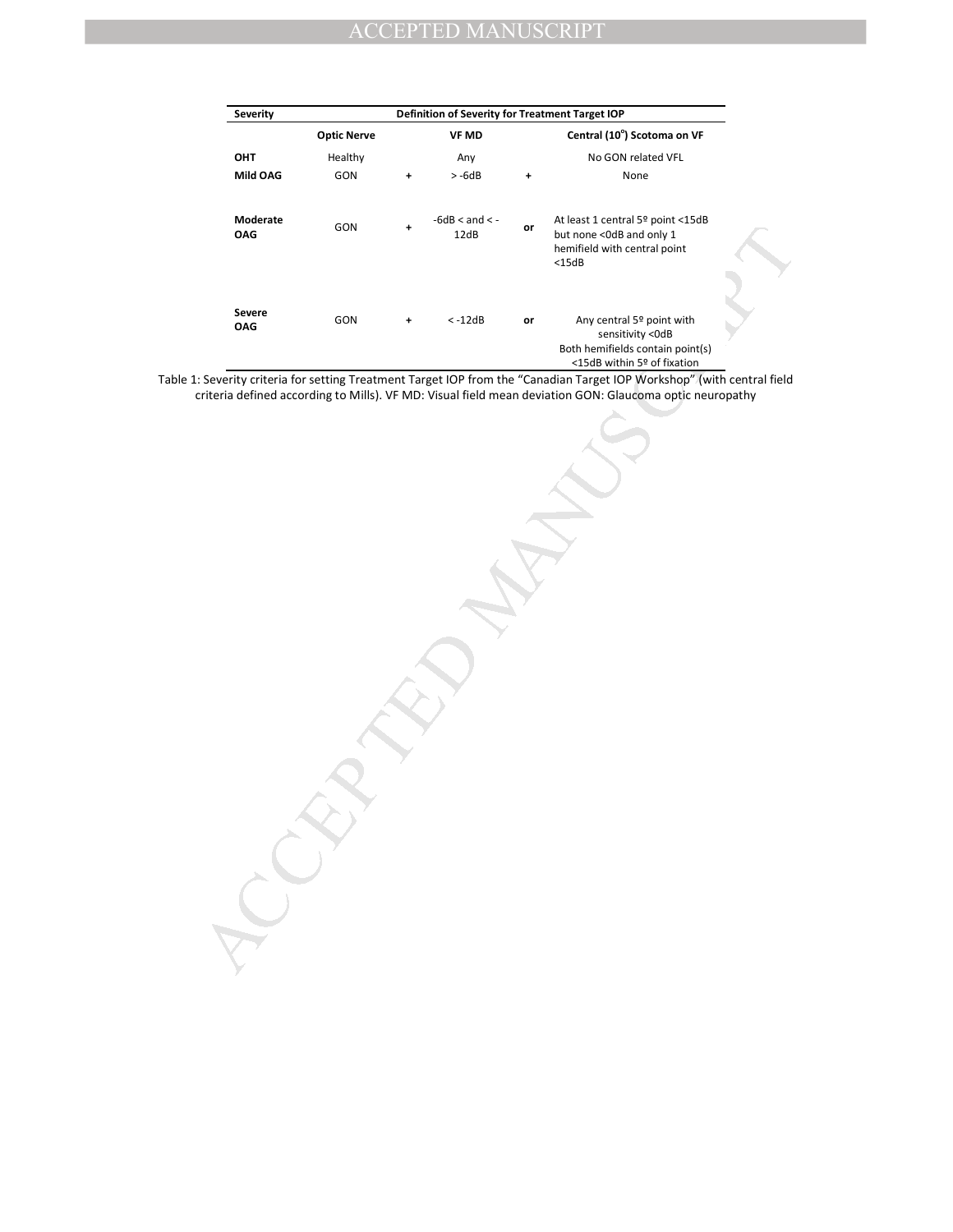| <b>Baseline Disease Severity</b> | <b>Treatment Target IOP</b>                                           |
|----------------------------------|-----------------------------------------------------------------------|
| OHT                              | >20% IOP reduction from baseline IOP or IOP< 25mmHg (whichever lower) |
| 'Mild' OAG                       | >20% IOP reduction from baseline IOP or IOP< 21mmHg (whichever lower) |
| 'Moderate' OAG                   | >30% IOP reduction from baseline IOP or IOP<18mmHg (whichever lower)  |
| 'Severe' OAG                     | >30% IOP reduction from baseline IOP or IOP<15mmHg (whichever lower)  |

MANUSCRIPT ACCEPTED MANUSCRIPT Table 2: Setting Treatment Target IOP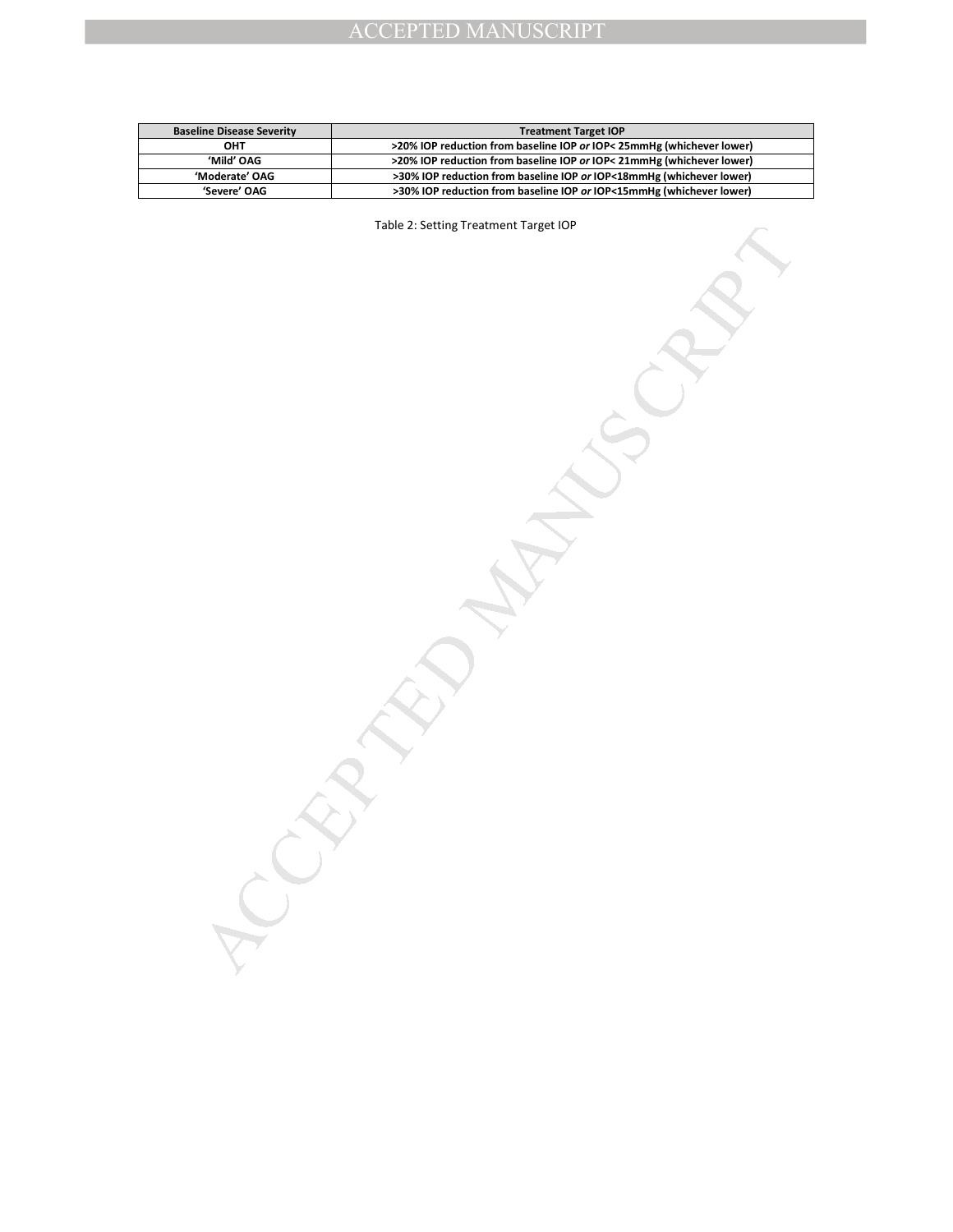| <b>Characteristics</b>                                                                                              | Value        |  |
|---------------------------------------------------------------------------------------------------------------------|--------------|--|
| Age (years), mean (SD)                                                                                              | 63.4 (12.1)  |  |
| Gender (patients), (%)                                                                                              |              |  |
| Male                                                                                                                | 199 (56.1%)  |  |
| Female                                                                                                              | 156 (43.9%)  |  |
| Race/ Ethnicity (patients), (%)                                                                                     |              |  |
| <b>White European</b>                                                                                               | 242 (68.2%)  |  |
| <b>Black</b>                                                                                                        | 77 (21.7%)   |  |
| Asian                                                                                                               | 23 (6.5%)    |  |
| Other                                                                                                               | 13 (3.7%)    |  |
| Laterality (patients), (%)                                                                                          |              |  |
| <b>Bilateral Eyes</b>                                                                                               | 256 (72.1%)  |  |
| <b>Right Eye</b>                                                                                                    | 49 (13.8%)   |  |
| Left Eye                                                                                                            | 50 (14.1%)   |  |
| Hypertension (patients), (%)                                                                                        |              |  |
| Yes                                                                                                                 | 131 (36.9%)  |  |
| No                                                                                                                  | 224 (63.1%)  |  |
| Diabetes Mellitus (patients), (%)                                                                                   |              |  |
| Yes                                                                                                                 | 41 (11.6%)   |  |
| No                                                                                                                  | 314 (88.5%)  |  |
| Disease Severity (eyes), (%)                                                                                        |              |  |
| OHT                                                                                                                 | 195 (31.9%)  |  |
| 'Mild' OAG                                                                                                          | 309 (50.6%)  |  |
| 'Moderate' OAG                                                                                                      | 67 (11.0%)   |  |
| 'Severe' OAG                                                                                                        | 40 (6.5%)    |  |
| Mean Deviation (dB), mean (SD)                                                                                      | $-3.0(3.4)$  |  |
| Pattern Standard Deviation (dB), mean (SD)                                                                          | 3.7 (2.9)    |  |
| Mean HRT area (mm2), mean (SD)                                                                                      | 1.2(0.4)     |  |
| Baseline IOP (mmHg), mean (SD)                                                                                      |              |  |
| Overall                                                                                                             | 24.5 (5.2)   |  |
| OHT                                                                                                                 | 26.5 (3.5)   |  |
| <b>OAG</b>                                                                                                          | 23.5 (5.6)   |  |
| Average Trabecular Pigmentation Grade (eyes), (%)                                                                   |              |  |
| 0-None                                                                                                              | 243 (39.8%)  |  |
| 1- Mild                                                                                                             | 264 (43.2%)  |  |
| 2-Moderate                                                                                                          | 101 (16.5%)  |  |
| 3-Dense                                                                                                             | 1 (0.2%)     |  |
| <b>Unknown</b>                                                                                                      | 2 (0.4%)     |  |
| Habitual VA (Logmar), mean (SD)                                                                                     | 0.10(0.2)    |  |
| CCT (microns), mean (SD)                                                                                            | 550.6 (38.1) |  |
| PXF (eyes), (%)                                                                                                     |              |  |
| Yes                                                                                                                 | 5 (0.8%)     |  |
| Νo                                                                                                                  | 606 (99.2%)  |  |
| Target IOP (mmHg)                                                                                                   |              |  |
| OHT                                                                                                                 | 21.1 (2.4)   |  |
| 'Mild' OAG                                                                                                          | 17.9 (3.1)   |  |
| 'Moderate' OAG                                                                                                      | 15.9 (2.6)   |  |
| 'Severe' OAG                                                                                                        | 13.9 (1.6)   |  |
|                                                                                                                     |              |  |
| aseline characteristics of Primary SLT arm. OAG: Open Angle Glaucoma, OHT: Ocular Hypertension. Self-defined        |              |  |
| 'Asian' ethnicity refers to Indian, Pakistani, Bangladeshi and any other Asian background, 'Black' ethnicity refers |              |  |
| ean, African and any other black background, 'Other' ethnicity refers to Chinese and any other ethnic groups.       |              |  |
|                                                                                                                     |              |  |
|                                                                                                                     |              |  |
|                                                                                                                     |              |  |
|                                                                                                                     |              |  |
|                                                                                                                     |              |  |

Table 3: Baseline characteristics of Primary SLT arm. OAG: Open Angle Glaucoma, OHT: Ocular Hypertension. Self-defined ethnicity; 'Asian' ethnicity refers to Indian, Pakistani, Bangladeshi and any other Asian background, 'Black' ethnicity refers to Caribbean, African and any other black background, 'Other' ethnicity refers to Chinese and any other ethnic groups.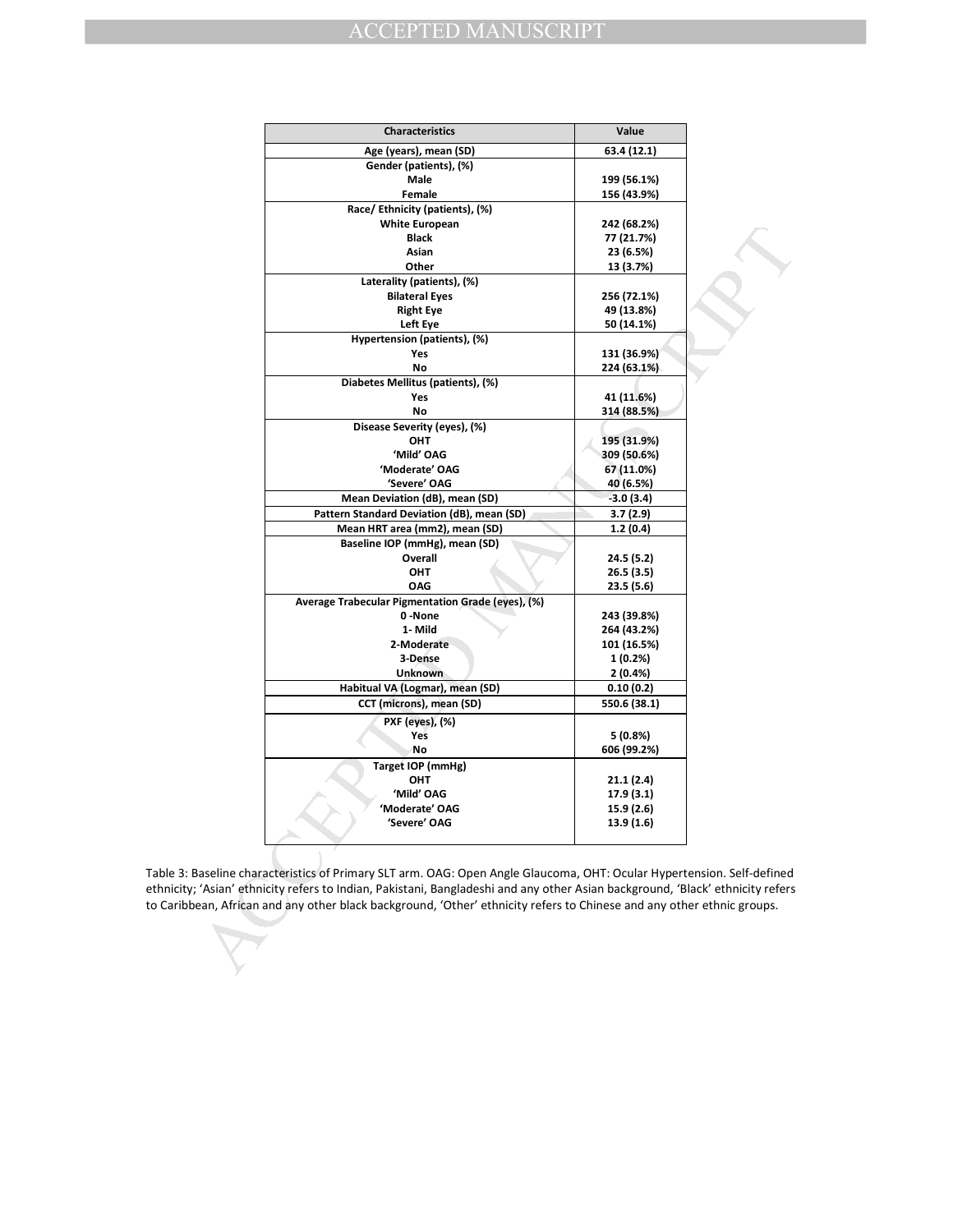| Variable                                                                                                                                                                                 | Coefficient                       | 95% confidence<br>Interval      | P-value      |  |
|------------------------------------------------------------------------------------------------------------------------------------------------------------------------------------------|-----------------------------------|---------------------------------|--------------|--|
| <b>Baseline IOP</b>                                                                                                                                                                      | 0.59                              | (0.54, 0.64)                    | $< 0.001*$   |  |
| (mmHg)                                                                                                                                                                                   |                                   |                                 |              |  |
| Race/Ethnicity                                                                                                                                                                           |                                   |                                 | 0.17         |  |
| <b>Black</b><br>Asian                                                                                                                                                                    | 1.18<br>0.89                      | (0.08, 2.29)<br>$(-0.87, 2.66)$ |              |  |
| <b>Other</b>                                                                                                                                                                             | 0.70                              | $(-1.75, 3.15)$                 |              |  |
| *reference White European                                                                                                                                                                |                                   |                                 |              |  |
| Sex                                                                                                                                                                                      |                                   |                                 |              |  |
| Female                                                                                                                                                                                   | $-1.42$                           | $(-2.29, -0.54)$                | $0.002*$     |  |
| Age                                                                                                                                                                                      | $-0.04$                           | $(-0.08, 0.00)$                 | $0.05*$      |  |
| (years)                                                                                                                                                                                  |                                   |                                 |              |  |
| <b>CCT</b>                                                                                                                                                                               | 0.01                              | (0.00, 0.02)                    | 0.15         |  |
| (microns)                                                                                                                                                                                |                                   |                                 |              |  |
| PXF (Y/N)                                                                                                                                                                                |                                   |                                 |              |  |
| No<br><b>Average TM Pigmentation Grade</b>                                                                                                                                               | $-1.62$                           | $(-4.94, 1.69)$                 | 0.34<br>0.12 |  |
| 1- Mild                                                                                                                                                                                  | $-0.12$                           | $(-1.04, 0.81)$                 |              |  |
| 2-Moderate                                                                                                                                                                               | 0.03                              | $(-1.16, 1.23)$                 |              |  |
| 3-Dense                                                                                                                                                                                  | 6.51                              | (1.06, 12.0)                    |              |  |
| *reference No Pigmentation                                                                                                                                                               |                                   |                                 |              |  |
| Phakic Status (Y/N)                                                                                                                                                                      |                                   |                                 |              |  |
| Phakic                                                                                                                                                                                   | 0.70                              | $(-0.90, 2.29)$                 | 0.39         |  |
| Hypertension (Y/N)                                                                                                                                                                       |                                   |                                 |              |  |
| No                                                                                                                                                                                       | 0.05                              | $(-0.87, 0.96)$                 | 0.92         |  |
| Diabetes Mellitus (Y/N)                                                                                                                                                                  |                                   |                                 |              |  |
| No                                                                                                                                                                                       | 0.82                              | $(-0.51, 2.15)$                 | 0.22         |  |
| <b>Total Power 1st SLT</b>                                                                                                                                                               | 0.01                              | $(-0.01, 0.03)$                 | 0.29         |  |
| (mJ)                                                                                                                                                                                     |                                   |                                 |              |  |
| Total Number of shots 1 <sup>st</sup> SLT                                                                                                                                                | 0.04                              | $(-0.03, 0.11)$                 | 0.26         |  |
| (shots)                                                                                                                                                                                  |                                   |                                 |              |  |
| Table 4: Univariable Linear Regression Analysis for Absolute IOP Reduction<br>achieved p<0.10 in the initial variable selection linear regression analyses were: baseline IOP (p<0.001), | gender (p=0.002) and age (p=0.05) |                                 |              |  |
|                                                                                                                                                                                          |                                   |                                 |              |  |

*\*Covariates that achieved p<0.10 in the initial variable selection linear regression analyses were: baseline IOP (p<0.001), gender (p=0.002) and age (p=0.05)*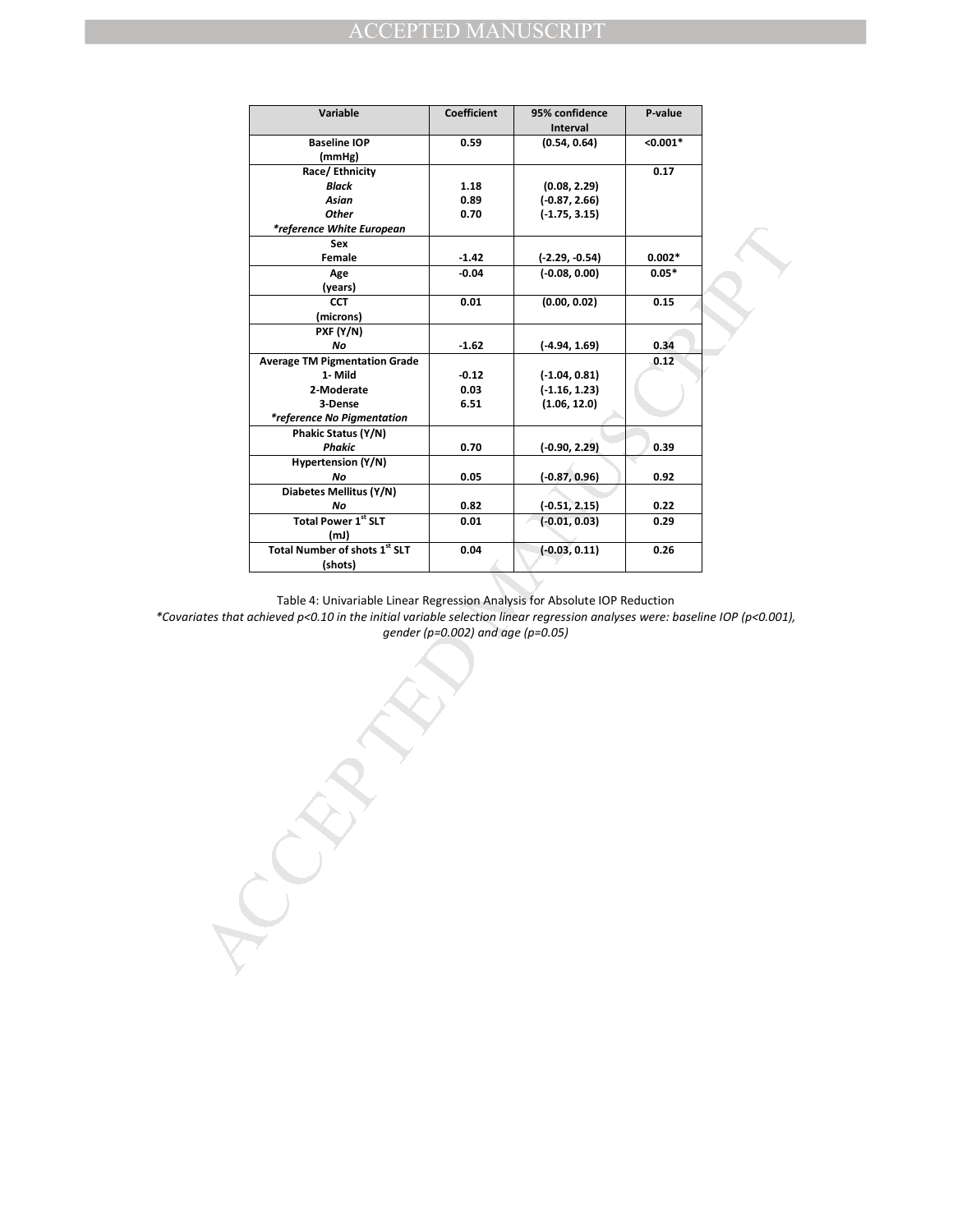| Variable                      | Coefficient | 95% confidence   | P-value |
|-------------------------------|-------------|------------------|---------|
|                               |             | <b>Interval</b>  |         |
| <b>Baseline IOP</b><br>(mmHg) | 0.58        | (0.53, 0.63)     | < 0.001 |
| Sex                           |             |                  |         |
| Female                        | $-0.63$     | $(-1.23, -0.02)$ | 0.04    |

Table 5: Multivariable Logistic Regression Analysis for Absolute IOP reduction

MANUSCRIPT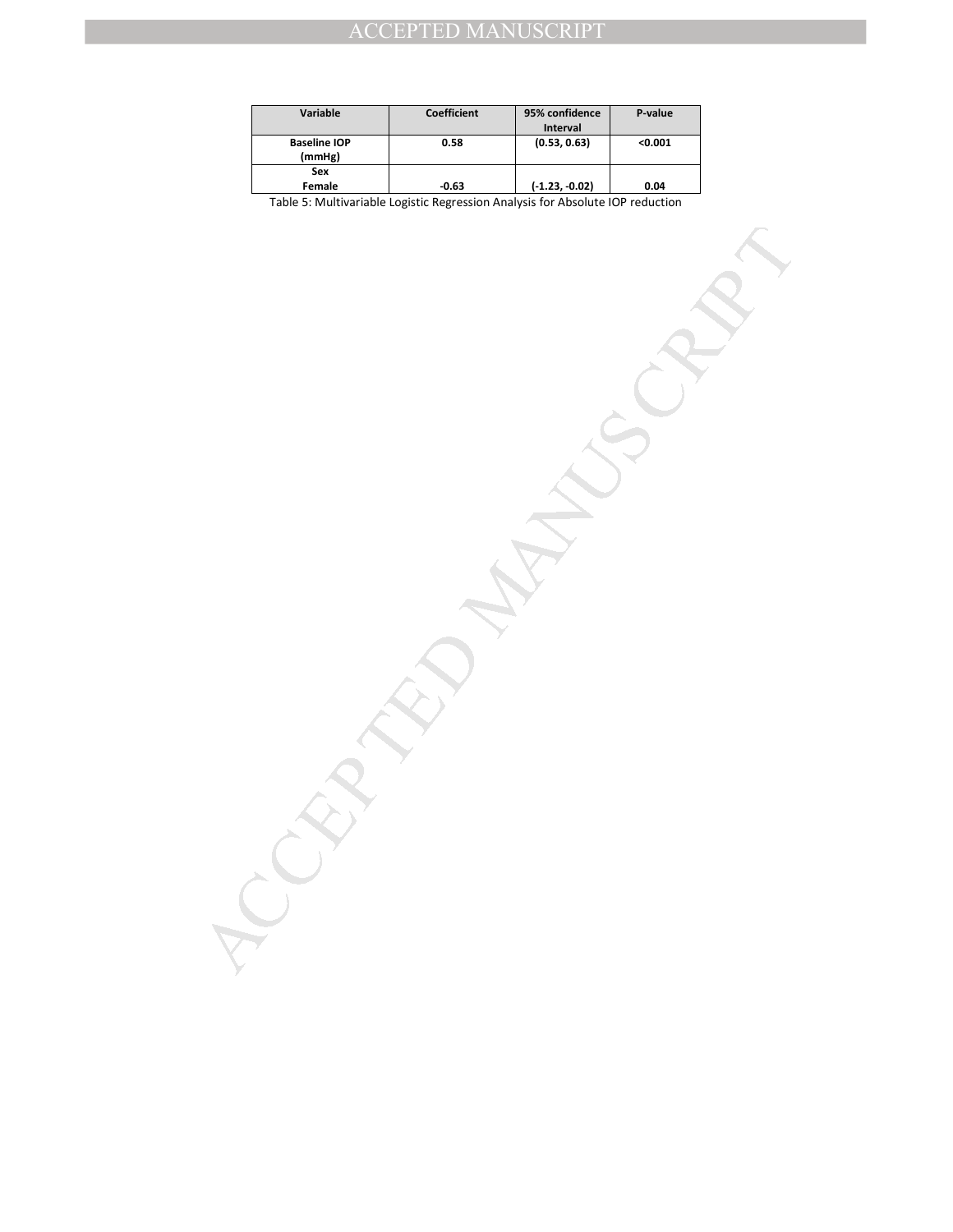| <b>Disease Severity</b> | 12 months<br><b>Total eyes</b><br>available for<br>analysis<br>(n) | 12 months<br><b>Eyes achieving</b><br>drop-free<br>'disease-control'<br>% (n) | 24 months<br><b>Total eyes</b><br>available for<br>analysis<br>(n) | 24 months<br><b>Eyes achieving</b><br>drop-free<br>'disease-<br>control'% (n) | 36 months<br><b>Total eyes</b><br>available for<br>analysis<br>(n) | 36 months<br><b>Eyes achieving</b><br>drop-free<br>'disease-<br>control'% (n)                                            |
|-------------------------|--------------------------------------------------------------------|-------------------------------------------------------------------------------|--------------------------------------------------------------------|-------------------------------------------------------------------------------|--------------------------------------------------------------------|--------------------------------------------------------------------------------------------------------------------------|
| <b>ALL EYES</b>         | 608                                                                | 85.2% (518)                                                                   | 576                                                                | 79.2% (456)                                                                   | 536                                                                | 74.6% (400) <sup>a</sup>                                                                                                 |
| OHT                     | 192                                                                | 92.7% (178)                                                                   | $174\,$                                                            | 92% (160)                                                                     | 158                                                                | 88.6% (140)                                                                                                              |
| 'Mild' OAG              | 315                                                                | 87.3% (275)                                                                   | 293                                                                | 81.2% (238)                                                                   | 269                                                                | 76.6% (206)                                                                                                              |
| 'Moderate' OAG          | 54                                                                 | 63% (34)                                                                      | 69                                                                 | 56.5% (39)                                                                    | 57                                                                 | 56.1% (32)                                                                                                               |
| 'Severe' OAG            | 47                                                                 | 65.9% (31)                                                                    | 40                                                                 | 47.5% (19)                                                                    | 52                                                                 | 42.3% (22)                                                                                                               |
|                         |                                                                    |                                                                               |                                                                    |                                                                               |                                                                    | Table 6: Eyes achieving drop-free "disease-control" using 1 or 2 SLT. a: one eye was protocol deviation - received 3 SLT |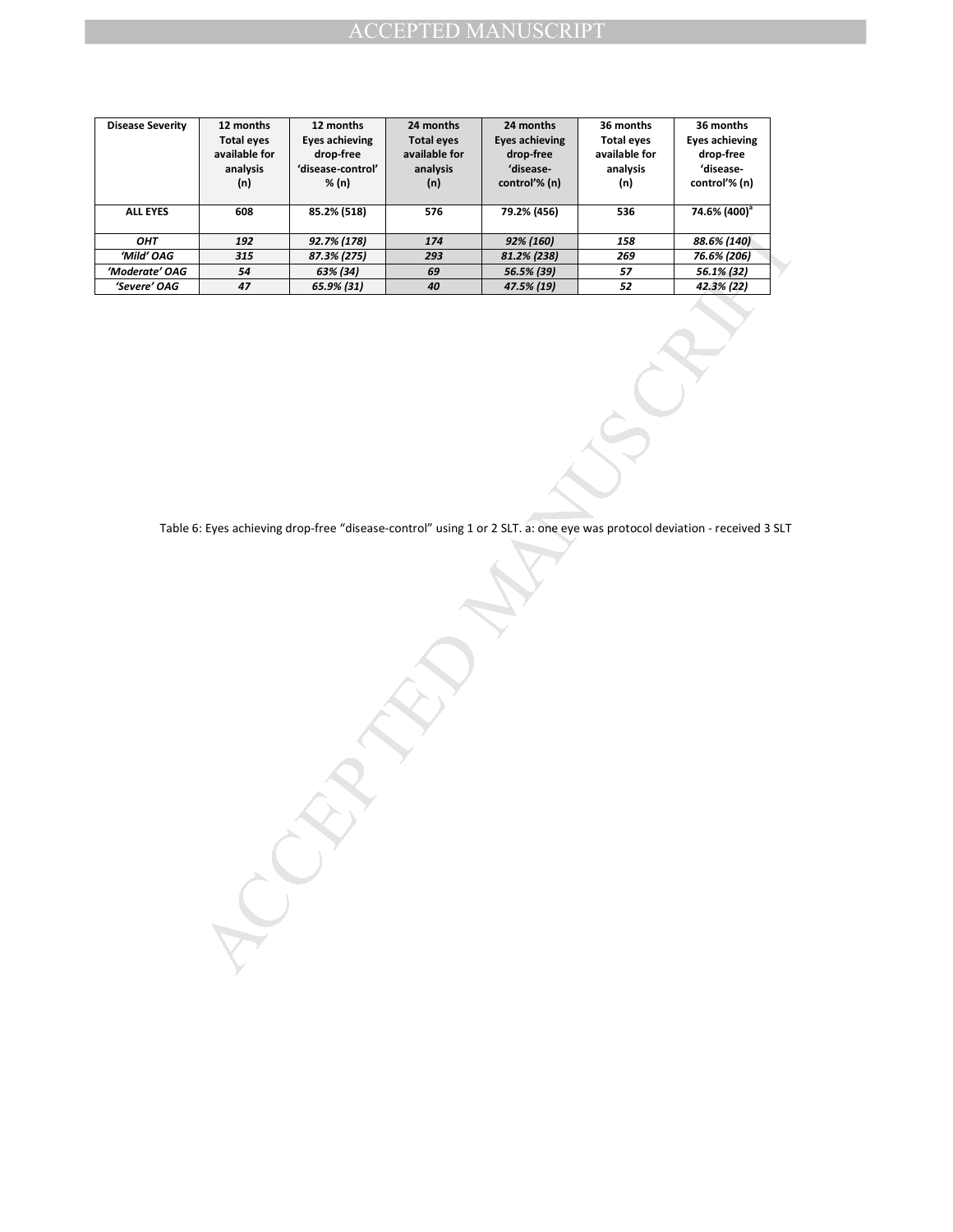| <b>Disease Severity</b> | 12 months<br><b>Total eyes</b><br>available<br>for analysis<br>(n) | 12 months<br><b>Eyes achieving</b><br>drop-free<br>'disease-control'<br>after single SLT | 24 months<br><b>Total eyes</b><br>available for<br>analysis<br>(n) | 24 months<br><b>Eyes achieving</b><br>drop-free<br>'disease-control'<br>after single SLT  | 36 months<br><b>Total eyes</b><br>available for<br>analysis<br>(n) | 36 months<br><b>Eyes achieving</b><br>drop-free 'disease-<br>control'<br>after single SLT |
|-------------------------|--------------------------------------------------------------------|------------------------------------------------------------------------------------------|--------------------------------------------------------------------|-------------------------------------------------------------------------------------------|--------------------------------------------------------------------|-------------------------------------------------------------------------------------------|
|                         |                                                                    | % (n)                                                                                    |                                                                    | % (n)                                                                                     |                                                                    | % (n)                                                                                     |
| <b>ALL EYES</b>         | 608                                                                | 75.5% (459)                                                                              | 576                                                                | 66.5% (383)                                                                               | 536                                                                | 58.2% (312)                                                                               |
| OHT                     | 192                                                                | 85.9% (165)                                                                              | 174                                                                | 80.5% (140)                                                                               | 158                                                                | 72.8% (115)                                                                               |
| 'Mild' OAG              | 315                                                                | 79.4% (250)                                                                              | 293                                                                | 70.6% (207)                                                                               | 269                                                                | 64.3% (173)                                                                               |
| 'Moderate' OAG          | 54                                                                 | 46.3% (25)                                                                               | 69                                                                 | 42% (29)                                                                                  | 57                                                                 | 33.3% (19)                                                                                |
| 'Severe' OAG            | 47                                                                 | 40.4% (19)                                                                               | ${\bf 40}$                                                         | $17.5\%$ (7)                                                                              | $52\,$                                                             | $9.6\%$ (5)                                                                               |
|                         |                                                                    |                                                                                          |                                                                    | Table 7: Eyes achieving drop-free 'disease-control' after single, initial SLT at baseline |                                                                    |                                                                                           |
|                         |                                                                    |                                                                                          |                                                                    |                                                                                           |                                                                    |                                                                                           |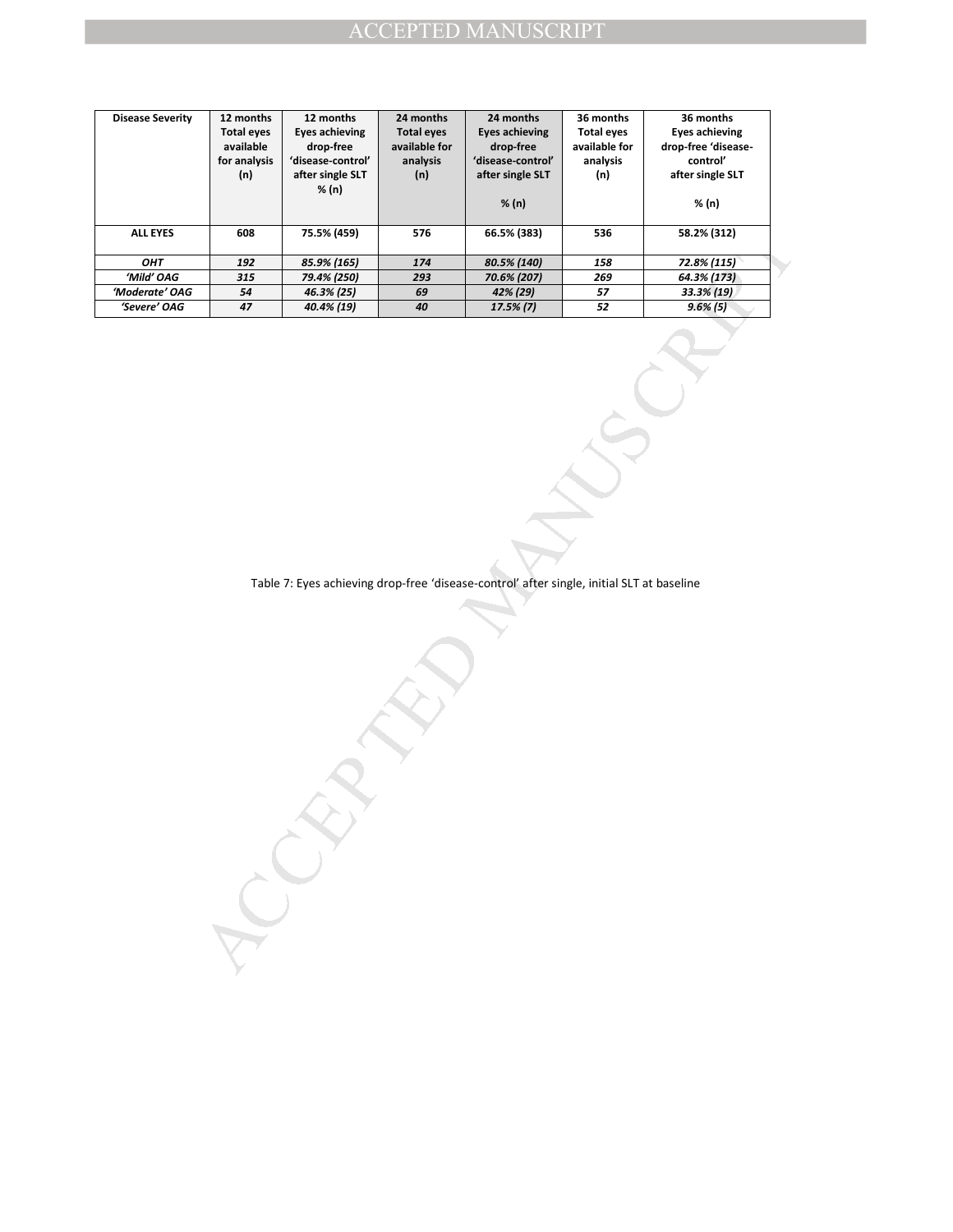|                                                                                                                  | Drop-free<br>'disease-control'<br>using single SLT at<br>36 months<br>(eyes) | Mean(SD)<br>absolute IOP<br>reduction<br>(mmHg) | Mean (SD) % IOP<br>reduction from<br>baseline |  |
|------------------------------------------------------------------------------------------------------------------|------------------------------------------------------------------------------|-------------------------------------------------|-----------------------------------------------|--|
| <b>ALL EYES</b>                                                                                                  | 312                                                                          | 8.1(4.1)                                        | 31.4(11.7)                                    |  |
| OHT                                                                                                              | 115                                                                          | 8.8(3.6)                                        | 32.7(11.5)                                    |  |
| 'Mild' OAG<br>'Moderate' OAG                                                                                     | 173<br>19                                                                    | 7.5(4.3)<br>8.6(3.9)                            | 29.9 (11.7)<br>36.4(11.7)                     |  |
|                                                                                                                  |                                                                              |                                                 |                                               |  |
| 'Severe' OAG                                                                                                     | $\overline{5}$                                                               | 8.2(4.6)                                        | 34.4(13.1)                                    |  |
| "Mean IOP reduction and Percentage IOP reduction at 36 months in eyes achieving drop-free "disease-control"<br>У | after single initial SLT                                                     |                                                 |                                               |  |
|                                                                                                                  |                                                                              |                                                 |                                               |  |

Table 8: Mean IOP reduction and Percentage IOP reduction at 36 months in eyes achieving drop-free "disease-control"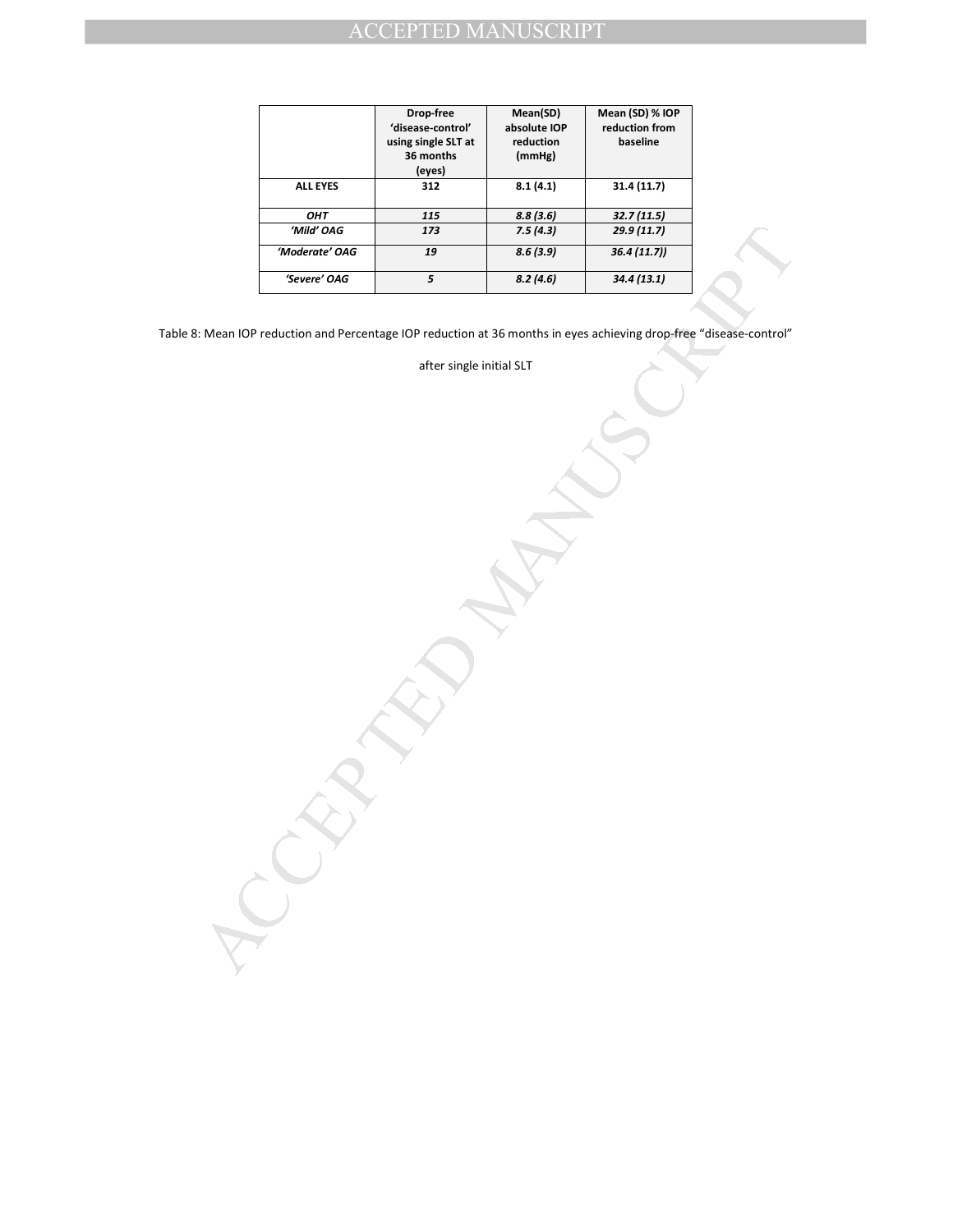| 95% confidence<br>Variable<br><b>Odds Ratio</b><br>P-value<br>Interval<br><b>Baseline IOP</b><br>1.01<br>(0.95, 1.09)<br>0.69<br>(mmHg)<br>Race/Ethnicity<br>0.74<br>Black<br>(0.57, 4.20)<br>1.55<br>Asian<br>0.74<br>(0.16, 3.41)<br><b>Other</b><br>1.78<br>(0.23, 13.64)<br>*reference White European<br>Sex<br>(0.26, 1.28)<br>Female<br>0.57<br>0.17<br>(0.94, 1.00)<br>$0.09*$<br>Age<br>0.97<br>(years)<br><b>CCT</b><br>(0.99, 1.01)<br>1.00<br>0.62<br>(microns)<br><b>PXF Status</b><br><b>Nil PXF</b><br>18.9<br>(0.28, 1294.66)<br>0.17<br><b>Average TM Pigmentation Grade</b><br>0.98<br>1- Mild<br>1.1<br>(0.47, 2.57)<br>2-Moderate<br>(0.34, 3.26)<br>1.1<br>$1^a$<br>3-Dense<br>*reference No Pigmentation<br><b>Phakic Status</b><br>0.52<br>(0.10, 2.67)<br>Phakic<br>0.44<br>Hypertension(Y/N)<br>0.63<br>(0.28, 1.43)<br>No<br>0.27<br>Diabetes Mellitus (Y/N)<br>(0.30, 3.80)<br>No<br>1.07<br>0.91<br>Total Power 1st SLT<br>(1.00, 1.03)<br>1.01<br>$0.08*$<br>(mJ)<br>Total Number of shots 1 <sup>st</sup> SLT<br>1.02<br>(0.96, 1.10)<br>0.41<br>(shots)<br>2 month IOP post treatment<br>(0.61, 0.82)<br>$< 0.001*$<br>0.71<br>(mmHg)<br>Table 9: Univariable Selection Logistic Regression Analysis<br>$(p=0.08)$ and age $(p=0.09)$<br><sup>a</sup> model unable to converge due to insufficient data |  |
|---------------------------------------------------------------------------------------------------------------------------------------------------------------------------------------------------------------------------------------------------------------------------------------------------------------------------------------------------------------------------------------------------------------------------------------------------------------------------------------------------------------------------------------------------------------------------------------------------------------------------------------------------------------------------------------------------------------------------------------------------------------------------------------------------------------------------------------------------------------------------------------------------------------------------------------------------------------------------------------------------------------------------------------------------------------------------------------------------------------------------------------------------------------------------------------------------------------------------------------------------------------------------------------------------------------------------------------|--|
|                                                                                                                                                                                                                                                                                                                                                                                                                                                                                                                                                                                                                                                                                                                                                                                                                                                                                                                                                                                                                                                                                                                                                                                                                                                                                                                                       |  |
|                                                                                                                                                                                                                                                                                                                                                                                                                                                                                                                                                                                                                                                                                                                                                                                                                                                                                                                                                                                                                                                                                                                                                                                                                                                                                                                                       |  |
|                                                                                                                                                                                                                                                                                                                                                                                                                                                                                                                                                                                                                                                                                                                                                                                                                                                                                                                                                                                                                                                                                                                                                                                                                                                                                                                                       |  |
|                                                                                                                                                                                                                                                                                                                                                                                                                                                                                                                                                                                                                                                                                                                                                                                                                                                                                                                                                                                                                                                                                                                                                                                                                                                                                                                                       |  |
|                                                                                                                                                                                                                                                                                                                                                                                                                                                                                                                                                                                                                                                                                                                                                                                                                                                                                                                                                                                                                                                                                                                                                                                                                                                                                                                                       |  |
|                                                                                                                                                                                                                                                                                                                                                                                                                                                                                                                                                                                                                                                                                                                                                                                                                                                                                                                                                                                                                                                                                                                                                                                                                                                                                                                                       |  |
|                                                                                                                                                                                                                                                                                                                                                                                                                                                                                                                                                                                                                                                                                                                                                                                                                                                                                                                                                                                                                                                                                                                                                                                                                                                                                                                                       |  |
|                                                                                                                                                                                                                                                                                                                                                                                                                                                                                                                                                                                                                                                                                                                                                                                                                                                                                                                                                                                                                                                                                                                                                                                                                                                                                                                                       |  |
|                                                                                                                                                                                                                                                                                                                                                                                                                                                                                                                                                                                                                                                                                                                                                                                                                                                                                                                                                                                                                                                                                                                                                                                                                                                                                                                                       |  |
|                                                                                                                                                                                                                                                                                                                                                                                                                                                                                                                                                                                                                                                                                                                                                                                                                                                                                                                                                                                                                                                                                                                                                                                                                                                                                                                                       |  |
|                                                                                                                                                                                                                                                                                                                                                                                                                                                                                                                                                                                                                                                                                                                                                                                                                                                                                                                                                                                                                                                                                                                                                                                                                                                                                                                                       |  |
|                                                                                                                                                                                                                                                                                                                                                                                                                                                                                                                                                                                                                                                                                                                                                                                                                                                                                                                                                                                                                                                                                                                                                                                                                                                                                                                                       |  |
|                                                                                                                                                                                                                                                                                                                                                                                                                                                                                                                                                                                                                                                                                                                                                                                                                                                                                                                                                                                                                                                                                                                                                                                                                                                                                                                                       |  |
|                                                                                                                                                                                                                                                                                                                                                                                                                                                                                                                                                                                                                                                                                                                                                                                                                                                                                                                                                                                                                                                                                                                                                                                                                                                                                                                                       |  |
|                                                                                                                                                                                                                                                                                                                                                                                                                                                                                                                                                                                                                                                                                                                                                                                                                                                                                                                                                                                                                                                                                                                                                                                                                                                                                                                                       |  |
|                                                                                                                                                                                                                                                                                                                                                                                                                                                                                                                                                                                                                                                                                                                                                                                                                                                                                                                                                                                                                                                                                                                                                                                                                                                                                                                                       |  |
|                                                                                                                                                                                                                                                                                                                                                                                                                                                                                                                                                                                                                                                                                                                                                                                                                                                                                                                                                                                                                                                                                                                                                                                                                                                                                                                                       |  |
|                                                                                                                                                                                                                                                                                                                                                                                                                                                                                                                                                                                                                                                                                                                                                                                                                                                                                                                                                                                                                                                                                                                                                                                                                                                                                                                                       |  |
|                                                                                                                                                                                                                                                                                                                                                                                                                                                                                                                                                                                                                                                                                                                                                                                                                                                                                                                                                                                                                                                                                                                                                                                                                                                                                                                                       |  |
|                                                                                                                                                                                                                                                                                                                                                                                                                                                                                                                                                                                                                                                                                                                                                                                                                                                                                                                                                                                                                                                                                                                                                                                                                                                                                                                                       |  |
|                                                                                                                                                                                                                                                                                                                                                                                                                                                                                                                                                                                                                                                                                                                                                                                                                                                                                                                                                                                                                                                                                                                                                                                                                                                                                                                                       |  |
|                                                                                                                                                                                                                                                                                                                                                                                                                                                                                                                                                                                                                                                                                                                                                                                                                                                                                                                                                                                                                                                                                                                                                                                                                                                                                                                                       |  |
|                                                                                                                                                                                                                                                                                                                                                                                                                                                                                                                                                                                                                                                                                                                                                                                                                                                                                                                                                                                                                                                                                                                                                                                                                                                                                                                                       |  |
|                                                                                                                                                                                                                                                                                                                                                                                                                                                                                                                                                                                                                                                                                                                                                                                                                                                                                                                                                                                                                                                                                                                                                                                                                                                                                                                                       |  |
|                                                                                                                                                                                                                                                                                                                                                                                                                                                                                                                                                                                                                                                                                                                                                                                                                                                                                                                                                                                                                                                                                                                                                                                                                                                                                                                                       |  |
| riates that achieved p<0.10 in the initial variable selection logistic regression analyses were: total power of 1 <sup>st</sup> SLT                                                                                                                                                                                                                                                                                                                                                                                                                                                                                                                                                                                                                                                                                                                                                                                                                                                                                                                                                                                                                                                                                                                                                                                                   |  |
|                                                                                                                                                                                                                                                                                                                                                                                                                                                                                                                                                                                                                                                                                                                                                                                                                                                                                                                                                                                                                                                                                                                                                                                                                                                                                                                                       |  |
|                                                                                                                                                                                                                                                                                                                                                                                                                                                                                                                                                                                                                                                                                                                                                                                                                                                                                                                                                                                                                                                                                                                                                                                                                                                                                                                                       |  |
|                                                                                                                                                                                                                                                                                                                                                                                                                                                                                                                                                                                                                                                                                                                                                                                                                                                                                                                                                                                                                                                                                                                                                                                                                                                                                                                                       |  |
|                                                                                                                                                                                                                                                                                                                                                                                                                                                                                                                                                                                                                                                                                                                                                                                                                                                                                                                                                                                                                                                                                                                                                                                                                                                                                                                                       |  |
|                                                                                                                                                                                                                                                                                                                                                                                                                                                                                                                                                                                                                                                                                                                                                                                                                                                                                                                                                                                                                                                                                                                                                                                                                                                                                                                                       |  |
|                                                                                                                                                                                                                                                                                                                                                                                                                                                                                                                                                                                                                                                                                                                                                                                                                                                                                                                                                                                                                                                                                                                                                                                                                                                                                                                                       |  |

*\*Covariates that achieved p<0.10 in the initial variable selection logistic regression analyses were: total power of 1st SLT*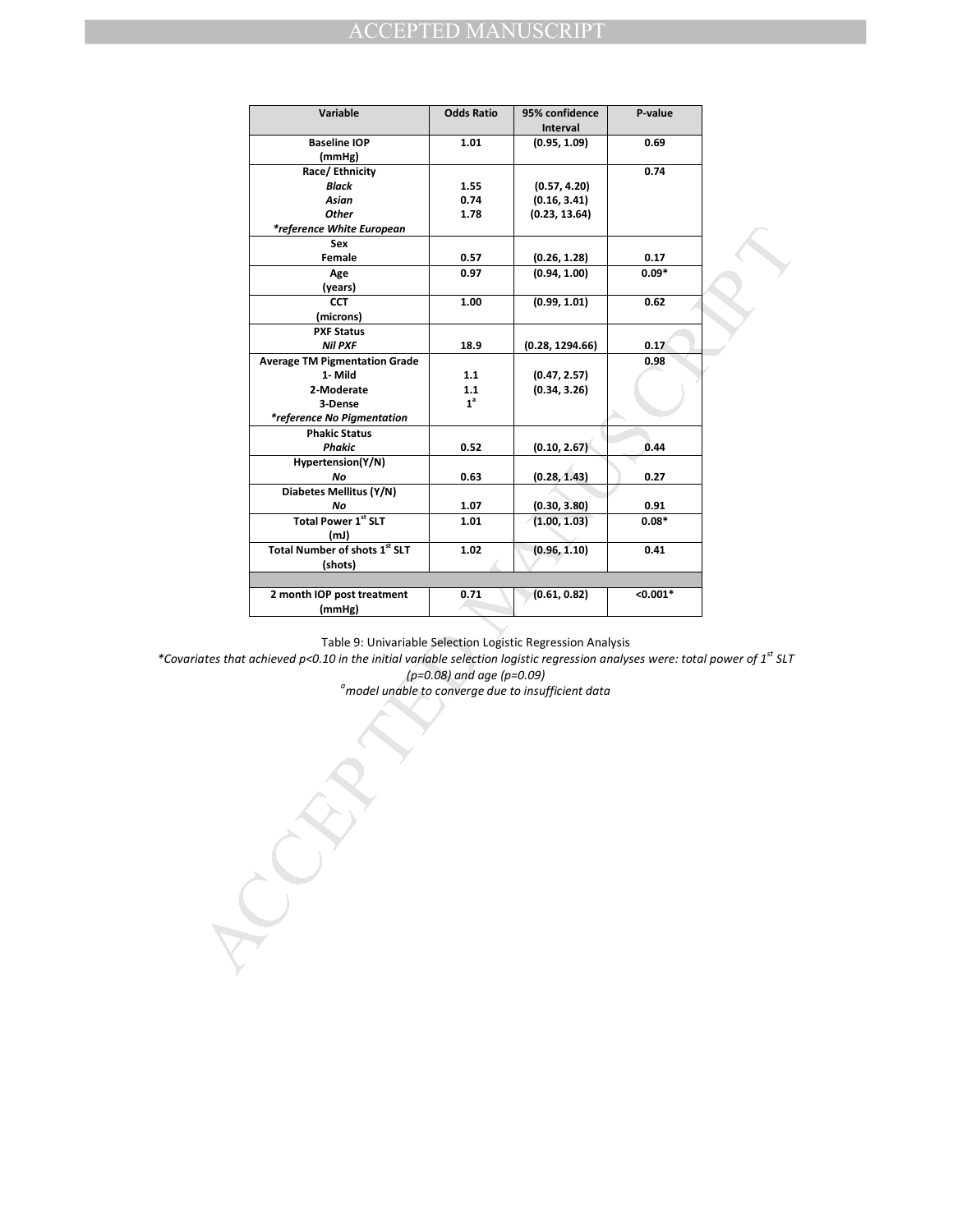| Variable                                 | <b>Odds Ratio</b> | 95% confidence<br>Interval | P-value |
|------------------------------------------|-------------------|----------------------------|---------|
| <b>Total Power 1st SLT</b><br>(mJ        | 1.02              | (1.01, 1.04)               | 0.01    |
|                                          |                   |                            |         |
| *2 month IOP post<br>treatment<br>(mmHg) | 0.66              | (0.57, 0.79)               | < 0.001 |

Table 10: Multivariable Logistic Regression Analysis Result of Bapeline Factors<br>
"2 month iOP is a post treatment predictor<br>
"2 month iOP is a post treatment predictor<br>
"<br>
And the same of the contract of the state of the s Table 10: Multivariable Logistic Regression Analysis Result of Baseline Factors *\* 2 month IOP is a post treatment predictor*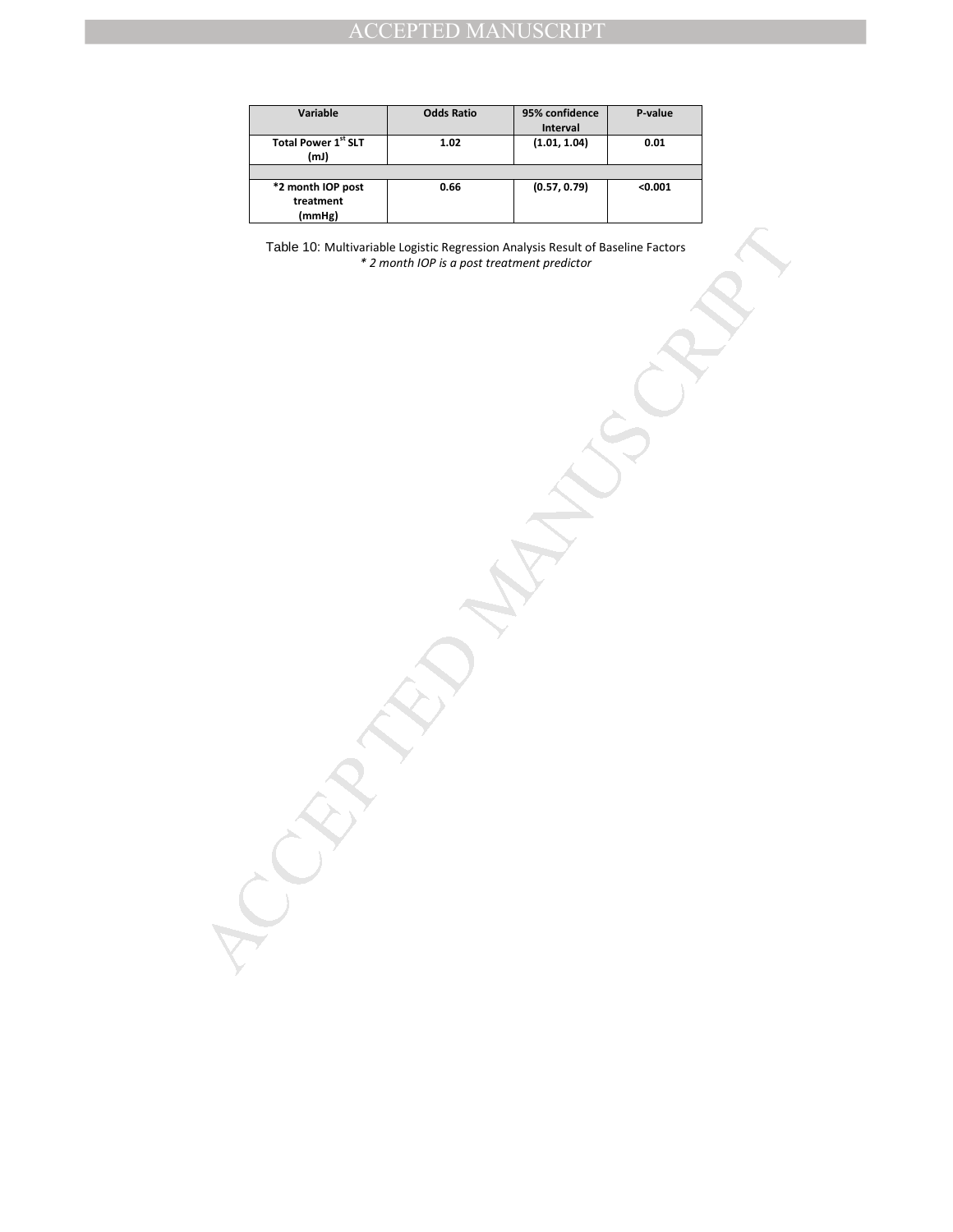| <b>Adverse Events during</b> | <b>Total Number of Events</b> | <b>Total Number of</b>    |  |
|------------------------------|-------------------------------|---------------------------|--|
| <b>SLT</b>                   | $(n=20)$                      | <b>Patients reporting</b> |  |
|                              |                               | (N=19) (5.4%)             |  |
| <b>Discomfort (Ocular</b>    | 6                             | 6 (1.7%)                  |  |
| and/or Headache)             |                               |                           |  |
| IOP spike (>5mmHg)           | 6                             | 6 (1.7%)                  |  |
| Other (specify):             |                               |                           |  |
| <b>Fewer shots</b>           | 3                             | 3(0.9%)                   |  |
| Visualization of angle       | 5                             | 4 (1.1%)                  |  |
| <b>Adverse Events post</b>   | <b>Total Number of Events</b> | <b>Total Number of</b>    |  |
| <b>SLT</b>                   | <b>Total (n=172)</b>          | <b>Patients reporting</b> |  |
|                              |                               | (N=122) (34.4%)           |  |
| <b>Discomfort (Ocular</b>    | 92                            | 82 (23.1%)                |  |
| and/or Headache)             |                               |                           |  |
|                              |                               |                           |  |
| Blurred/altered vision       | 23                            | 21 (5.9%)                 |  |
| <b>Change in Refraction</b>  | 5                             | 4 (1.1%)                  |  |
| <b>Inflammation post SLT</b> | $\mathbf 1$                   | 1 (0.3%)                  |  |
| Other (specify):             | 51                            | 47 (13.2%)                |  |
| Photophobia                  | 21                            | 20 (5.6%)                 |  |
| Hyperaemia                   | 3                             | 3 (0.8%)                  |  |
|                              |                               |                           |  |
|                              |                               |                           |  |
|                              |                               |                           |  |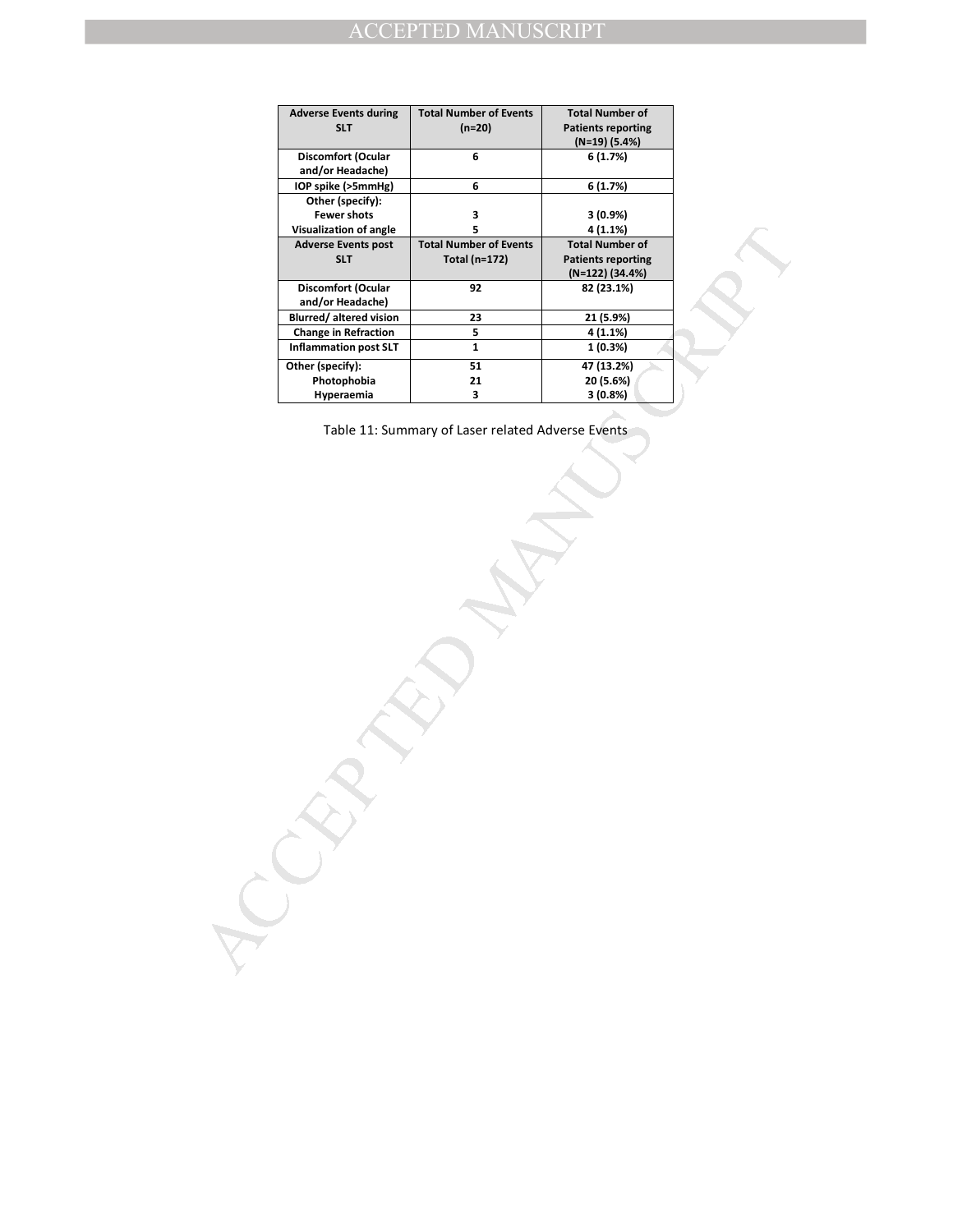